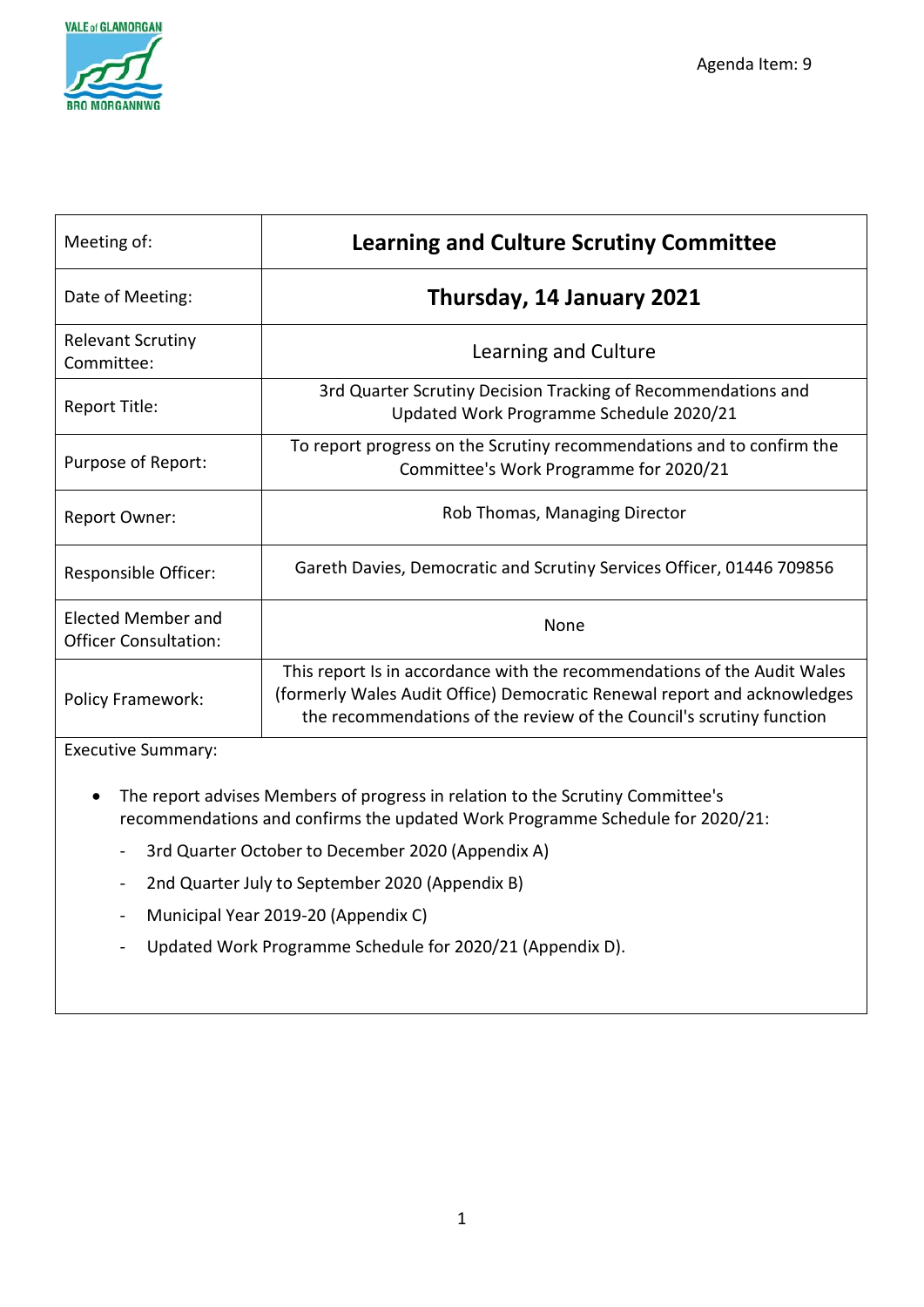#### **Recommendations**

- **1.** That the views of the Committee on the status of the actions listed in Appendices A to C to the report be sought.
- **2.** That the updated Work Programme Schedule attached at Appendix D be considered, approved and uploaded to the Council's website.

#### **Reasons for Recommendations**

- **1.** To maintain effective tracking of the Committee's recommendations.
- **2.** For information.

#### **1. Background**

- **1.1** An integral part of effective scrutiny is a mechanism for Scrutiny Committees to monitor their recommendations to ensure that desired actions are carried out and where necessary progress is reported back.
- **1.2** The Work Programme Schedule provides a breakdown of reports anticipated to be considered by the Scrutiny Committee over the forthcoming months.

#### **2. Key Issues for Consideration**

- **2.1** Appendices A to C attached to this report set out the recommendations of the Scrutiny Committee and Members are requested to review progress against each recommendation, to assess whether further action may be required, ensure the required action is undertaken and to confirm which recommendations are to be agreed as completed.
- **2.2** It is important that decision of Scrutiny Committees are tracked and monitored as failure to do so could result in a risk that recommended courses of action will not be followed and consequently lost. This would undermine the credibility of the scrutiny process.
- **2.3** Due to the Covid-19 National Pandemic, Scrutiny Committee meetings were cancelled between March and July 2020. Following the August Recess, meetings resumed in September 2020. Therefore there are no recommendations of the Committee for Quarter 1 of the 2020/21 Municipal year and only the September meeting recommendations for Quarter 2.
- **2.4** Members are also requested to confirm approval of the updated Scrutiny Committee Work Programme Schedule attached at Appendix D, it being noted that the schedule is a proposed list of items for consideration and may be subject to change depending on prevailing circumstances.
- **2.5** The Work Programme has been aligned to the Cabinet Forward Work Programme. The Scrutiny and Cabinet Roles and Responsibilities Protocol Point 7.6 states it is essential that the Cabinet Work Programme is taken into account when Scrutiny Committees are drawing up their own Work Programmes and also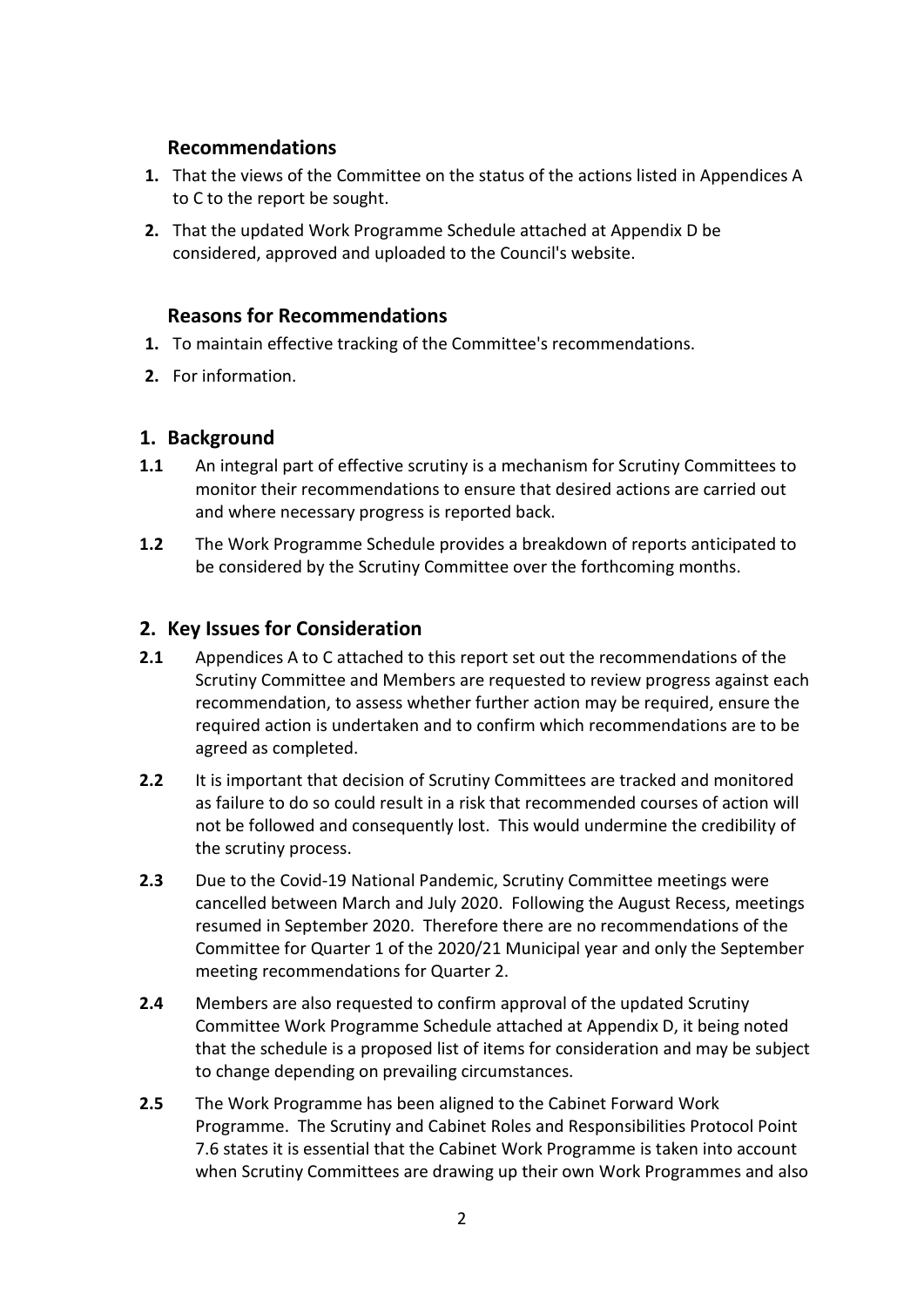details reports that have been requested by the Scrutiny Committee together with items that require regular monitoring and scrutiny. Other reports will be added to the schedule as and when necessity arises. The schedule will also detail Requests for Consideration that have been received and the consideration given by officers of the likely date they can be reported to the relevant Committee. With regard to Call-in Requests that are made following decisions of Cabinet, as these are required to be deal with within 20 working days of a Cabinet decision (as per the Council's Constitution), they will be included within the Programme as and when received.

- **2.6** In response to the recent Audit Wales (formerly Wales Audit Office) review into Scrutiny, the Council has aimed to deliver an annual scrutiny-driven issues planning process for each Scrutiny Committee. The Committee is therefore asked to closely consider its forward work programme (attached at Appendix D) by identifying:
- The specific areas of interest for the Committee;
- How to engage stakeholders (including Ward Members and the public);
- The most appropriate forms of scrutiny for each (e.g. 'task and finish', expert witnesses, site visits, joint approaches to scrutiny etc.);
- The issues where scrutiny can have the most impact and value to be gained from consideration.
- **2.7** Discussions in relation to broadening the Work Programmes of all Scrutiny Committees will be subject to further consideration by the Scrutiny Committee Chairmen and Vice-Chairmen Group having regard to resource implications and corporate priorities.
- **2.8** The Work Programme can also be found on the Council's website at the following link: [https://www.valeofglamorgan.gov.uk/en/our\\_council/Council-](https://www.valeofglamorgan.gov.uk/en/our_council/Council-Structure/scrutiny/scrutiny_committees.aspx)[Structure/scrutiny/scrutiny\\_committees.aspx](https://www.valeofglamorgan.gov.uk/en/our_council/Council-Structure/scrutiny/scrutiny_committees.aspx)

### **3. How do proposals evidence the Five Ways of Working and contribute to our Well-being Objectives?**

- **3.1** The Scrutiny Committees have a responsibility to report annually to the Council their future work programmes.
- **3.2** Scrutiny Committee forward work programmes are published by the Council which encourages engagement / involvement by the public in the decision making process.
- **3.3** The Scrutiny Public Participation Guide can be found at [https://www.valeofglamorgan.gov.uk/Documents/Our%20Council/Scrutiny/Guid](https://www.valeofglamorgan.gov.uk/Documents/Our%20Council/Scrutiny/Guidance/Public-Scrutiny-Booklet.pdf) [ance/Public-Scrutiny-Booklet.pdf](https://www.valeofglamorgan.gov.uk/Documents/Our%20Council/Scrutiny/Guidance/Public-Scrutiny-Booklet.pdf)
- **3.4** The Scrutiny work programme provides details of the reports / items proposed to be considered by the Committee over the coming year.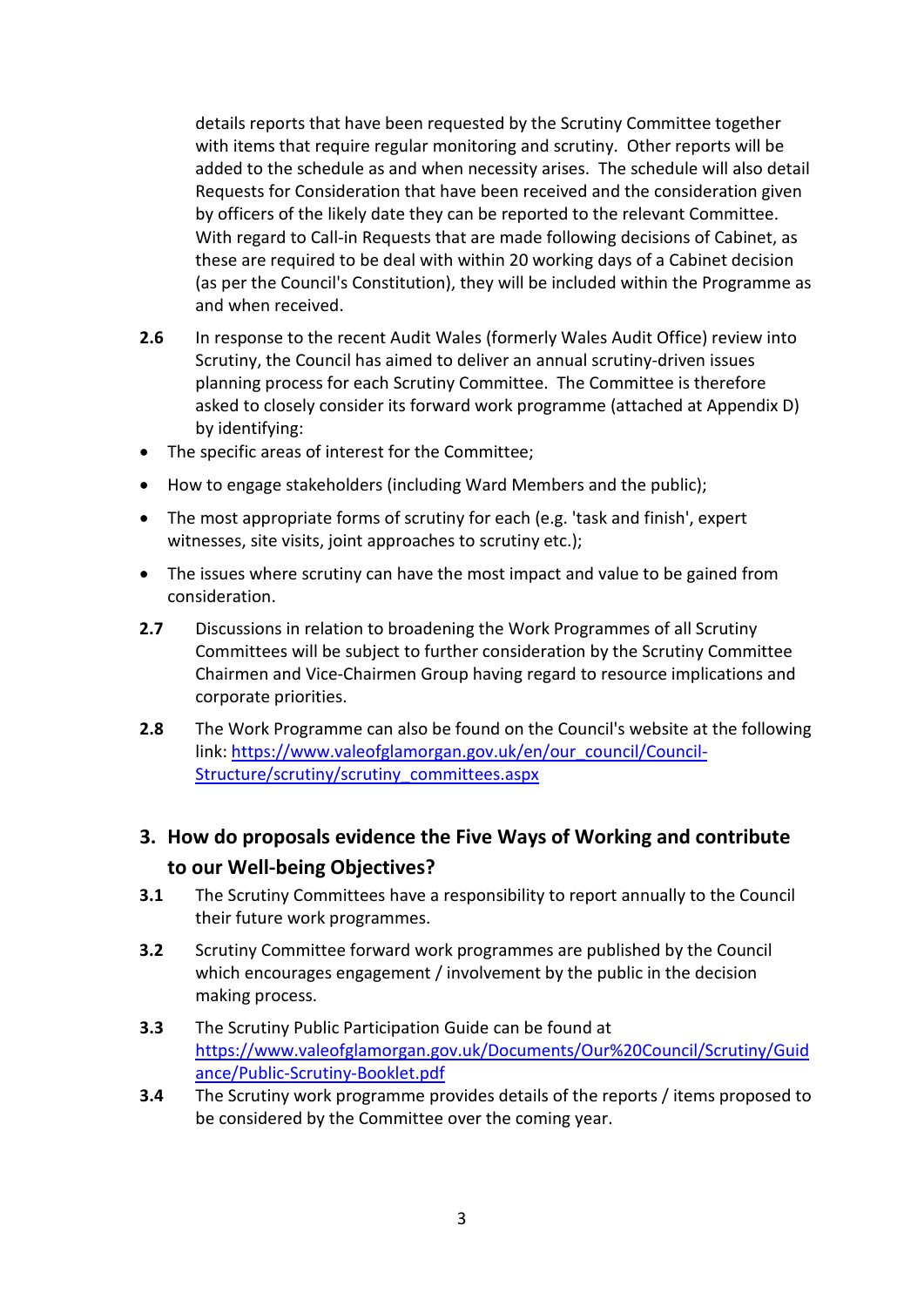## **4. Resources and Legal Considerations Financial**

**4.1** None as a direct result of this report.

#### **Employment**

**4.2** None as a direct result of this report.

#### **Legal (Including Equalities)**

**4.3** None as a direct result of this report.

### **5. Background Papers**

Relevant Scrutiny Committee and Cabinet minutes.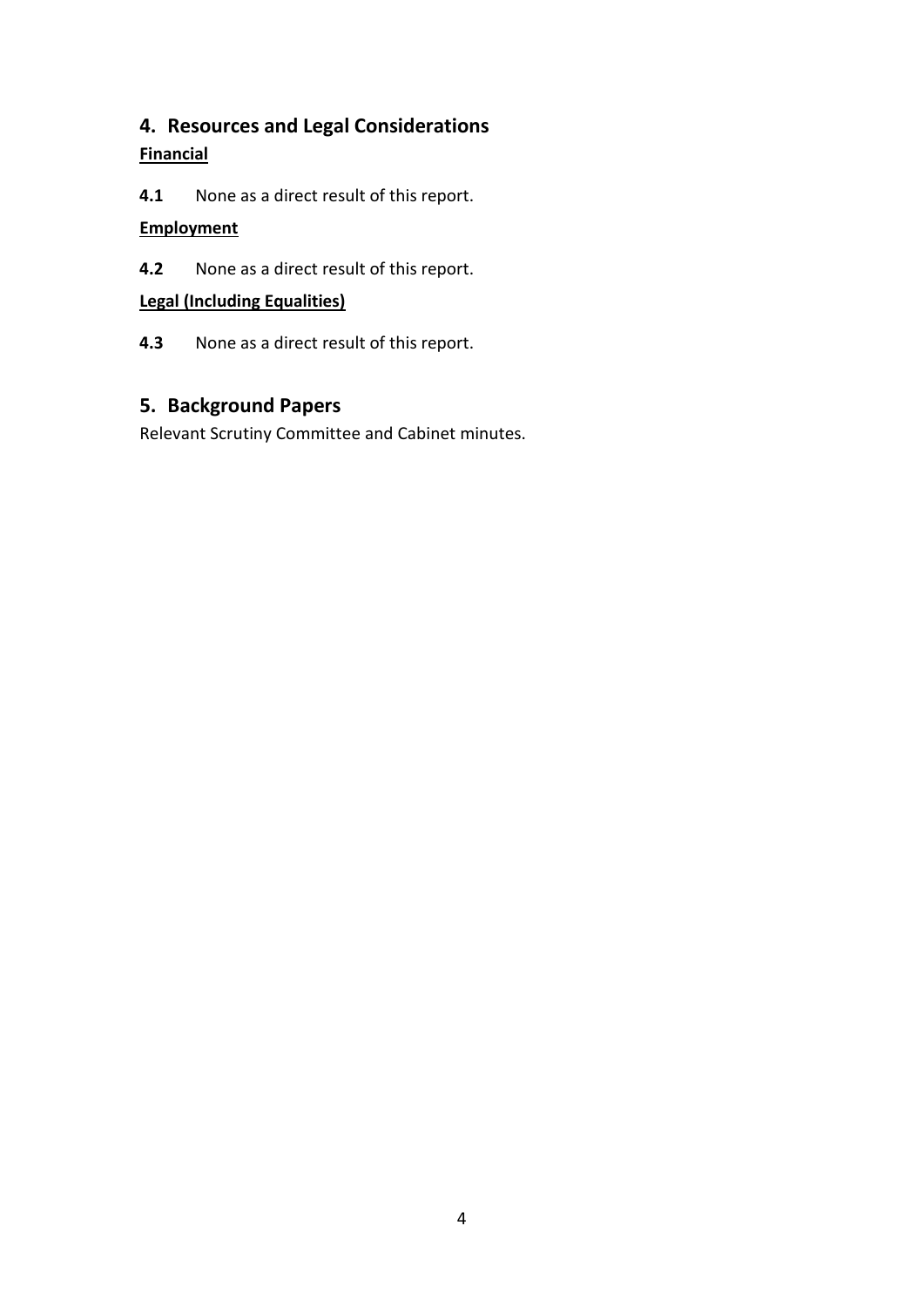Appendix A<br>Oct - Dec 2020

| Uncompleted Recommendations                                            | 3 <sup>rd</sup> Quarter 2020/21 | Oct - Dec 2020     |                              |               |  |
|------------------------------------------------------------------------|---------------------------------|--------------------|------------------------------|---------------|--|
| SCRUTINY DECISION TRACKING FORM LEARNING AND CULTURE CRUTINY COMMITTEE |                                 |                    |                              |               |  |
| <b>Scrutiny Decision</b>                                               | <b>Committee/Task</b>           | Lead Officer(s) to | <b>Progress/Action Taken</b> | <b>Status</b> |  |
| (add Minute, Dates and any Ref Number)                                 | and Finish                      | <b>Take Action</b> |                              |               |  |

#### **15 October 2020**

| Min. No. 131 – Proposal to Establish a New Centre      | Learning |                                                             |           |
|--------------------------------------------------------|----------|-------------------------------------------------------------|-----------|
| for Learning and Wellbeing and a Specialist            |          |                                                             |           |
| Resource Base at Gladstone Primary School which        | Culture  |                                                             |           |
| would be Managed By Ysgol Y Deri from September        |          |                                                             |           |
| 2021 (DLS) - Recommended                               |          |                                                             |           |
| (2) That the Committee endorse the proposal and their  |          | Cabinet, at its meeting on 16 <sup>th</sup> November, 2020, | Completed |
| feedback be considered by Cabinet as part of the       |          | noted the feedback from the Scrutiny Committee.             |           |
| consultation report which would be developed following |          | (Min No C377 refers)                                        |           |
| the completion of the consultation exercise.           |          |                                                             |           |
|                                                        |          |                                                             |           |

#### **12 November 2020**

| Min. No. 186 - Youth Service Update (DLS) -               | Learning & |                                                             |           |
|-----------------------------------------------------------|------------|-------------------------------------------------------------|-----------|
| Recommended                                               | Culture    |                                                             |           |
| (2) That Committee receive a further progress update      |            | Added to work programme schedule.                           | Completed |
| report in 12 months about on-going delivery, alongside    |            |                                                             |           |
| awareness of grants and European funding and the risks    |            |                                                             |           |
| this poses.                                               |            |                                                             |           |
| Min. No. 188 - Proposal to Establish a Specialist         | Learning & |                                                             |           |
| Resource Base at Whitmore High School from                | Culture    |                                                             |           |
| September 2021 (DLS) - Recommended                        |            |                                                             |           |
| (2) That Committee endorse the proposal and their         |            | Minutes of the 12 <sup>th</sup> November Scrutiny Committee | Completed |
| feedback be considered by Cabinet as part of the          |            | meeting were appended to a Consultation Response            |           |
| consultation report which will be developed following the |            | report considered by Cabinet on 21 <sup>st</sup> December,  |           |
| completion of the consultation exercise.                  |            | 2020.                                                       |           |
|                                                           |            | (Min No C429 refers)                                        |           |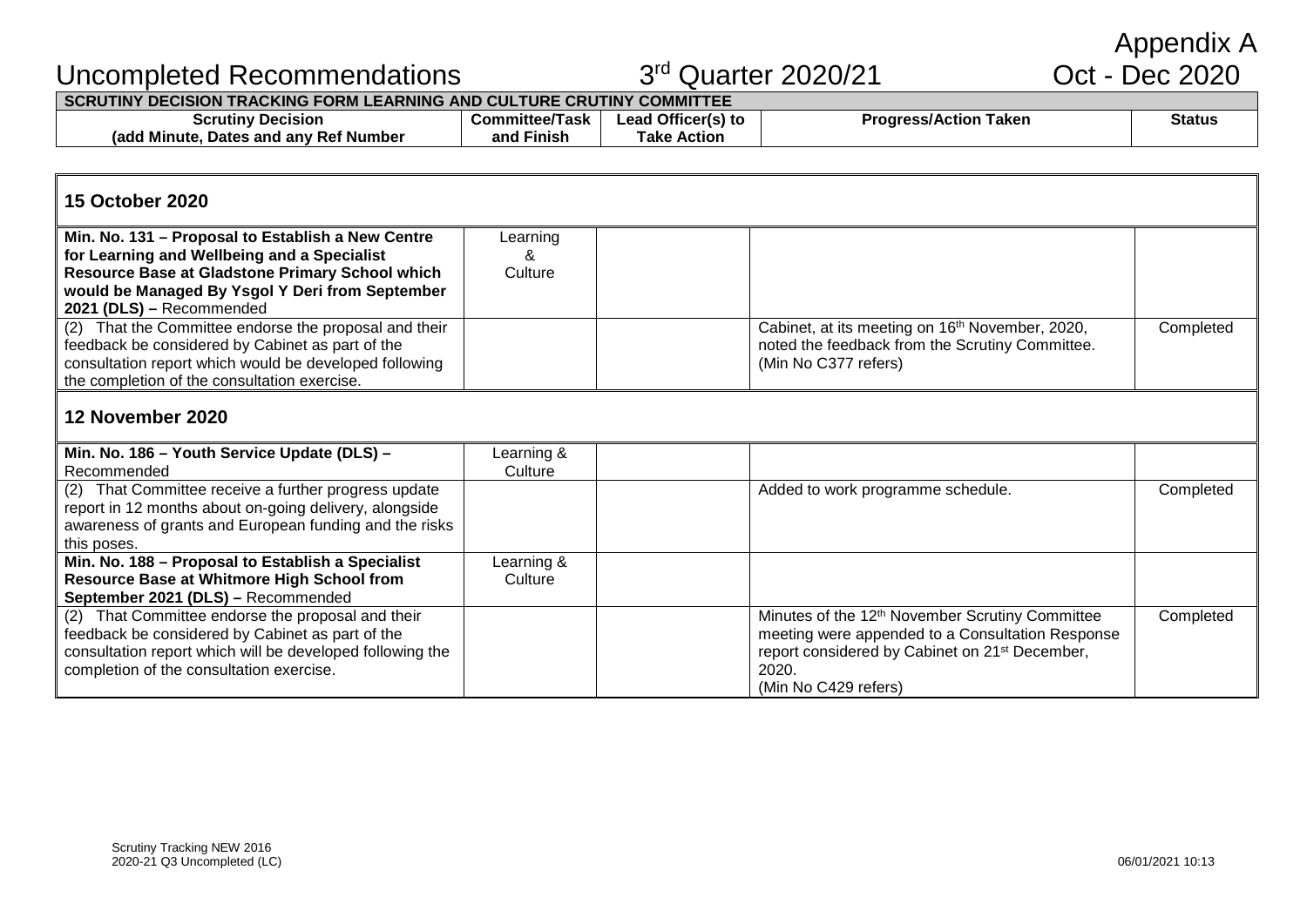Appendix B<br>Jul - Sep 2020

## Uncompleted Recommendations 2<sup>nd</sup> Quarter 2020/21

#### **SCRUTINY DECISION TRACKING FORM LEARNING AND CULTURE SCRUTINY COMMITTEE**

| _____________________                                          |                              |                                          |                                          |        |  |  |  |  |
|----------------------------------------------------------------|------------------------------|------------------------------------------|------------------------------------------|--------|--|--|--|--|
| scrutinv<br><b>Decision</b>                                    | `ommittee.<br>-22<br>1 8 S K | <b>Officeris</b><br>.eac<br><b>PULLE</b> | 'aken<br><b>Progracci</b><br>ress/Action | Status |  |  |  |  |
| ∕ Ref Number<br>. anv<br>Minute<br><b>Dates</b><br>and<br>(adc | .<br>anc<br>Finish           | Actior<br>l ake                          |                                          |        |  |  |  |  |
|                                                                |                              |                                          |                                          |        |  |  |  |  |

#### **17 September 2020 Min. No. 38 – Annual Delivery Plan Monitoring Report: Quarter 1 Performance 2020/21 (DLS) –** Recommended Learning and **Culture** (1) That the Committee's thanks and appreciation be passed on to staff in the Directorate and all Vale schools for their hard work and commitment during the Covid pandemic. Thanks disseminated via email to all Headteachers. Completed **Min. No. 40 – Updated Work Programme Schedule 2020/21 (MD) –** Recommended Learning and **Culture** That the Committee's Work Programme be amended with the additional two reports for the October meeting and the revised version uploaded to the Council's website. *[\* Establishment of a new primary school in Cowbridge \* Establishment of a Learning and Wellbeing Centre at the Court Road Depot site and a Resource Base at Gladstone Primary School]* The Committee's Work Programme was updated and the revised version uploaded to the Council's website. Completed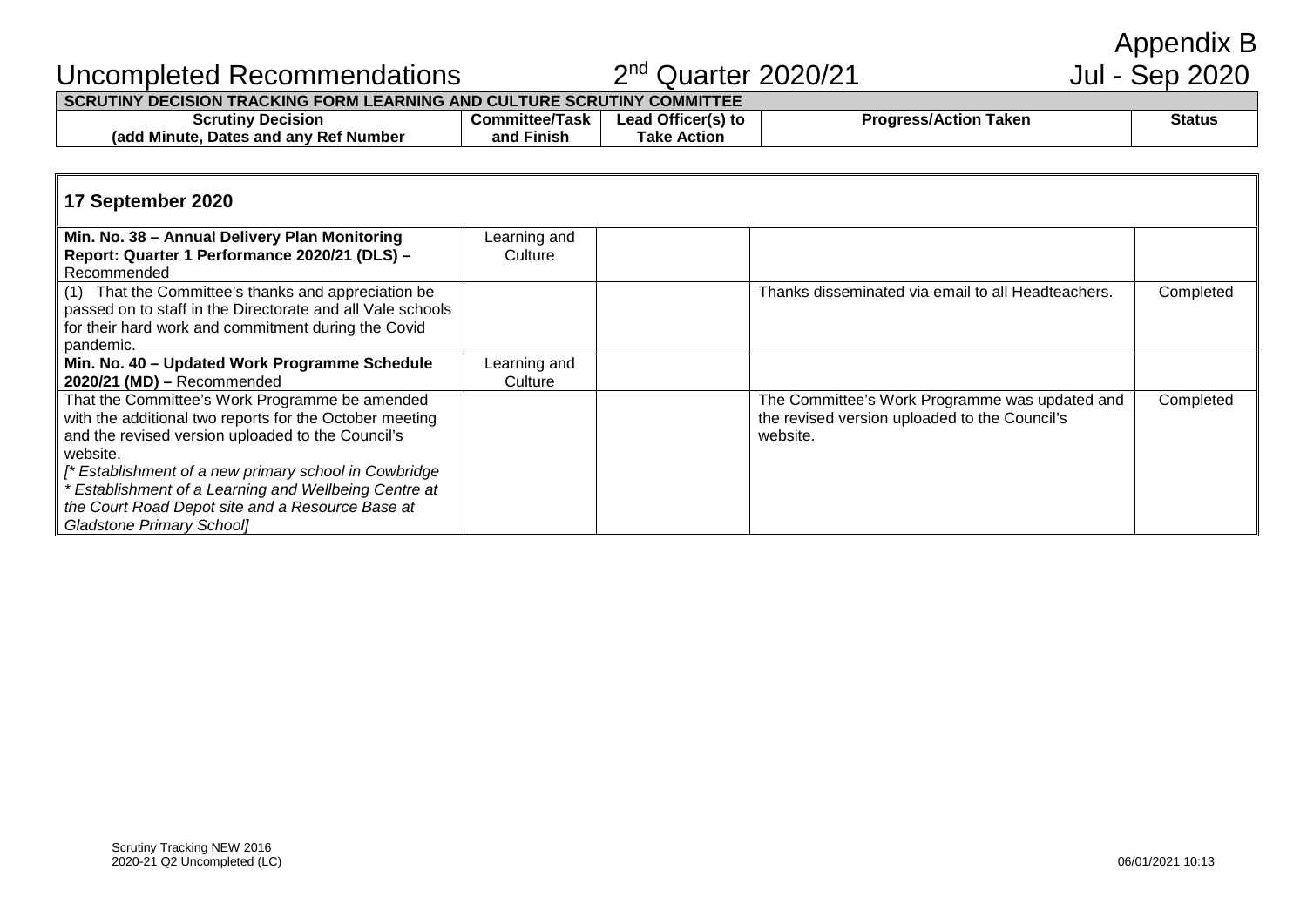# Appendix C<br>Apr 2019 - Mar 2020

## Uncompleted Recommendations 2019-20 Apr 2019 - Mar 2020

#### **SCRUTINY DECISION TRACKING FORM LEARNING AND CULTURE SCRUTINY COMMITTEE**

| Decision<br>Scrutiny                            | ∴om<br>॥ttee/Task<br>umittee. | u Offi<br>ricer(s) tr<br>.eac<br>IS) IO | Taken<br><b>Progress</b><br>ress/Action | Status |
|-------------------------------------------------|-------------------------------|-----------------------------------------|-----------------------------------------|--------|
| and anv Ref Number ہ<br>Minute<br>Dates<br>rado | .<br>and<br>⊦ınısh            | <b>Action</b><br>Гаke                   |                                         |        |

#### **19 September 2019**

| Min. No. 307 – 1 <sup>st</sup> Quarter Scrutiny Decision Tracking<br>of Recommendations and Updated Work Programme<br>Schedule 2019/20 (MD) - Recommended | Learning and<br>Culture |                                                                                                                                                                                                                                              |         |
|-----------------------------------------------------------------------------------------------------------------------------------------------------------|-------------------------|----------------------------------------------------------------------------------------------------------------------------------------------------------------------------------------------------------------------------------------------|---------|
| (3) That a Sub-Group be formed to undertake a review<br>into the affordability of education.                                                              |                         | Prior to the Covid-19 pandemic, the Group met on<br>two occasions. At its first meeting the Group<br>agreed its Scope and Plan of Action. The second                                                                                         | Ongoing |
|                                                                                                                                                           |                         | meeting was a visit to Pencoedtre High School to<br>speak to some pupils and to gather their thoughts<br>and views. The work of the Group has been put on<br>hold due to the ongoing pandemic, but it is hoped to<br>resume in the New Year. |         |

#### **16 January 2020**

| Min. No. 596 - Request for Consideration - Museum           | Learning & |                                                                    |           |
|-------------------------------------------------------------|------------|--------------------------------------------------------------------|-----------|
| Provision in the Vale of Glamorgan (Councillor              | Culture    |                                                                    |           |
| Dr. I.J. Johnson) - Recommended                             |            |                                                                    |           |
| (1) That Cabinet agree for officers to scope                |            | Cabinet, at its meeting on 10 <sup>th</sup> February, 2020,        | Completed |
| opportunities to work with historic societies and           |            | resolved:                                                          |           |
| community groups around the establishment of local          |            | [1] That the contents of the report, the amount of                 |           |
| exhibitions on a small scale and for the outcome of this    |            | work currently ongoing in this area, the current                   |           |
| to be reported back to the Scrutiny Committee.              |            | consultation process concerning the Arts Strategy                  |           |
| (2) That Cabinet receives a report on museum                |            | and current budgetary considerations be noted and                  |           |
| provision in order for it to consider what the Council can  |            | be referred to Full Council on 26th February, 2020.                |           |
| do and to outline the Council's strategy.                   |            | That with regards to the Scrutiny Committee's<br>$\lceil 2 \rceil$ |           |
| (3) That Cabinet agree that the budget for the Arts and     |            | Recommendation (2) above, the matter be referred                   |           |
| Culture is either held at the current level or increased in |            | to the Scrutiny Chairmen and Vice-Chairmen Group                   |           |
| order to retain development.                                |            | in order to consider establishing a Task and Finish                |           |
| That Cabinet approves officers to look at<br>(4)            |            | Group for the matter.                                              |           |
| possibilities of displaying artefacts in Vale of Glamorgan  |            | (Min. No. C221 refers)                                             |           |
| Council spaces such as libraries or community facilities    |            |                                                                    |           |
| in partnership with historical societies and community      |            | The Scrutiny Committee Chairmen and Vice-                          |           |
| groups in order to share costs.                             |            | Chairmen Group, at its meeting on 11 <sup>th</sup> March,          |           |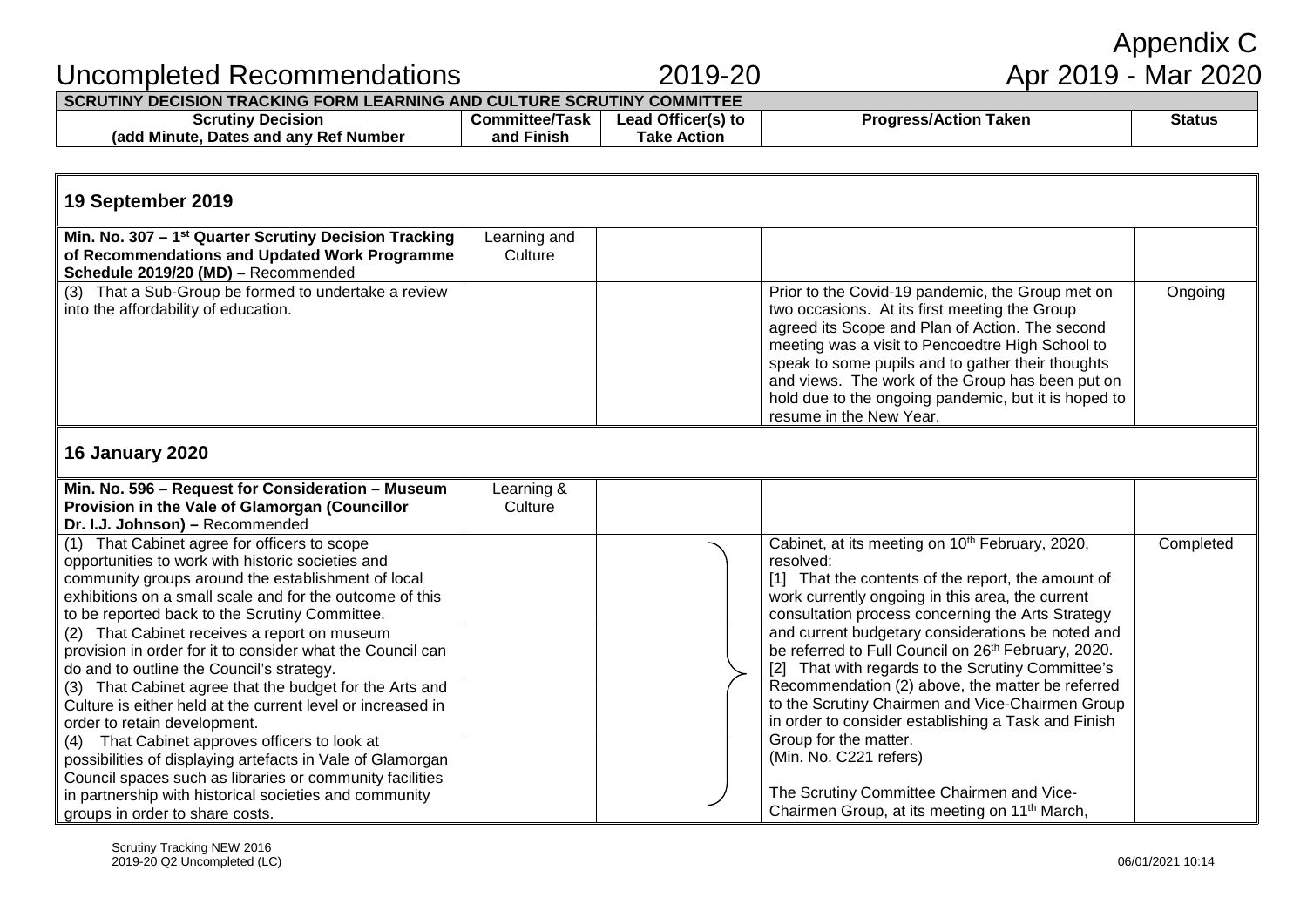|                                                                                                                                                                                                  |                                     |                                          |                                                                                                                                                                                                                                                                                                                                          | Appendix C    |
|--------------------------------------------------------------------------------------------------------------------------------------------------------------------------------------------------|-------------------------------------|------------------------------------------|------------------------------------------------------------------------------------------------------------------------------------------------------------------------------------------------------------------------------------------------------------------------------------------------------------------------------------------|---------------|
| Uncompleted Recommendations                                                                                                                                                                      |                                     | 2019-20                                  | Apr 2019 - Mar 2020                                                                                                                                                                                                                                                                                                                      |               |
| SCRUTINY DECISION TRACKING FORM LEARNING AND CULTURE SCRUTINY COMMITTEE                                                                                                                          |                                     |                                          |                                                                                                                                                                                                                                                                                                                                          |               |
| <b>Scrutiny Decision</b><br>(add Minute, Dates and any Ref Number                                                                                                                                | <b>Committee/Task</b><br>and Finish | Lead Officer(s) to<br><b>Take Action</b> | <b>Progress/Action Taken</b>                                                                                                                                                                                                                                                                                                             | <b>Status</b> |
|                                                                                                                                                                                                  |                                     |                                          | 2020 approved the Task and Finish Topics as set<br>out on the basis that only one Task and Finish<br>Group be established for each of the five Scrutiny<br>Committees at any one time due to limited staff<br>resources:<br>(Min (f) refers)<br>To be considered as programme work for 2021/22.<br>Added to the work programme schedule. |               |
| That the Scrutiny Committee receive a presentation<br>from the Chairman of the Sense of Place Board<br>regarding cultural heritage.                                                              |                                     |                                          | Added to the work programme schedule.                                                                                                                                                                                                                                                                                                    | Completed     |
| Min. No. 598 - Youth Engagement and Progression<br><b>Update (DLS)</b> - Recommended                                                                                                             | Learning &<br>Culture               |                                          |                                                                                                                                                                                                                                                                                                                                          |               |
| (2) That the Learning and Culture Scrutiny Committee<br>receives a further progress update report in 12 months'<br>time.                                                                         |                                     |                                          | Added to the work programme schedule.                                                                                                                                                                                                                                                                                                    | Completed     |
| 13 February 2020                                                                                                                                                                                 |                                     |                                          |                                                                                                                                                                                                                                                                                                                                          |               |
| Min. No. 684 - Reshaping Services - Review of the<br>Delivery of the Arts Service and Art Central (REF) -<br>Recommended                                                                         | Learning<br>& Culture               |                                          |                                                                                                                                                                                                                                                                                                                                          |               |
| That the Learning and Culture Scrutiny Committee<br>supports the future use of Art Central and urges for an<br>approach to develop and enhance the facility to deliver a<br>multi-use art space. |                                     |                                          | The Scrutiny minutes and the recommendation will<br>be captured in a Cabinet report that will advise<br>Cabinet on the outcomes of the Consultation.                                                                                                                                                                                     | Ongoing       |
| Min. No. 686 - Summary of School Inspection<br>Reports for Autumn Term 2019 (DLS) -<br>Recommended                                                                                               | Learning<br>& Culture               |                                          |                                                                                                                                                                                                                                                                                                                                          |               |
| (2) That a letter of congratulations be sent to Cogan<br>Nursery School and Barry Island Primary School.                                                                                         |                                     |                                          | Letters of congratulation sent to schools on<br>27th February 2020.                                                                                                                                                                                                                                                                      | Completed     |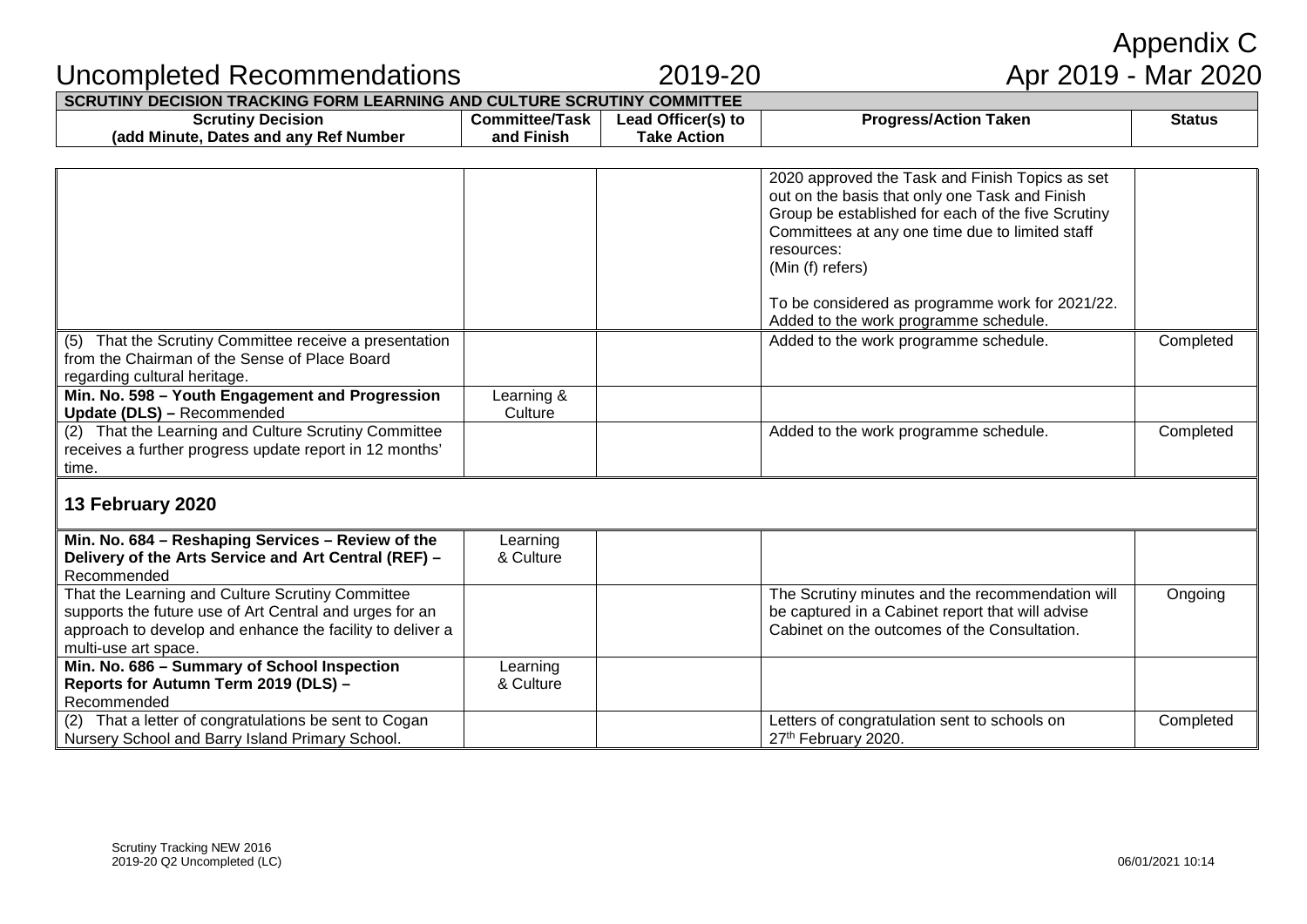| That the draft Plan and the amendment to Strategic<br>(2)<br>Equality Objective Six be referred to Cabinet for final<br>approval for publication and implementation from<br>1 <sup>st</sup> April, 2020. | young people and provide support to overcome barriers<br>to them reaching their full potential." |  |  |
|----------------------------------------------------------------------------------------------------------------------------------------------------------------------------------------------------------|--------------------------------------------------------------------------------------------------|--|--|
|                                                                                                                                                                                                          |                                                                                                  |  |  |

**Committee/Task and Finish**

> Learning & Culture

**SCRUTINY DECISION TRACKING FORM LEARNING AND CULTURE SCRUTINY COMMITTEE**

## Uncompleted Recommendations 2019-20

**Scrutiny Decision (add Minute, Dates and any Ref Number**

**Min. No. 688 – Draft Vale of Glamorgan Council Strategic Equality Plan 2020-2024 (MD) –**

(1) That the draft Plan attached at Appendix A to the report be endorsed subject to the amendment to Strategic Equality Objective Six which should now read

"Develop and implement plans throughout the life of this plan to improve the progress made by all children and

Recommended

as follows:

**Lead Officer(s) to Take Action**

# Appendix C<br>Apr 2019 - Mar 2020

**Completed** 

Completed

**Progress/Action Taken Status** 

Referred to Cabinet meeting on 9<sup>th</sup> March, 2020, which noted the Committee's recommendations and resolved that the Strategic Equality Plan (Appendix A to the report) be approved for

publication and implementation from 1st April, 2020.

(Min. Nos. C256 and C262 refer)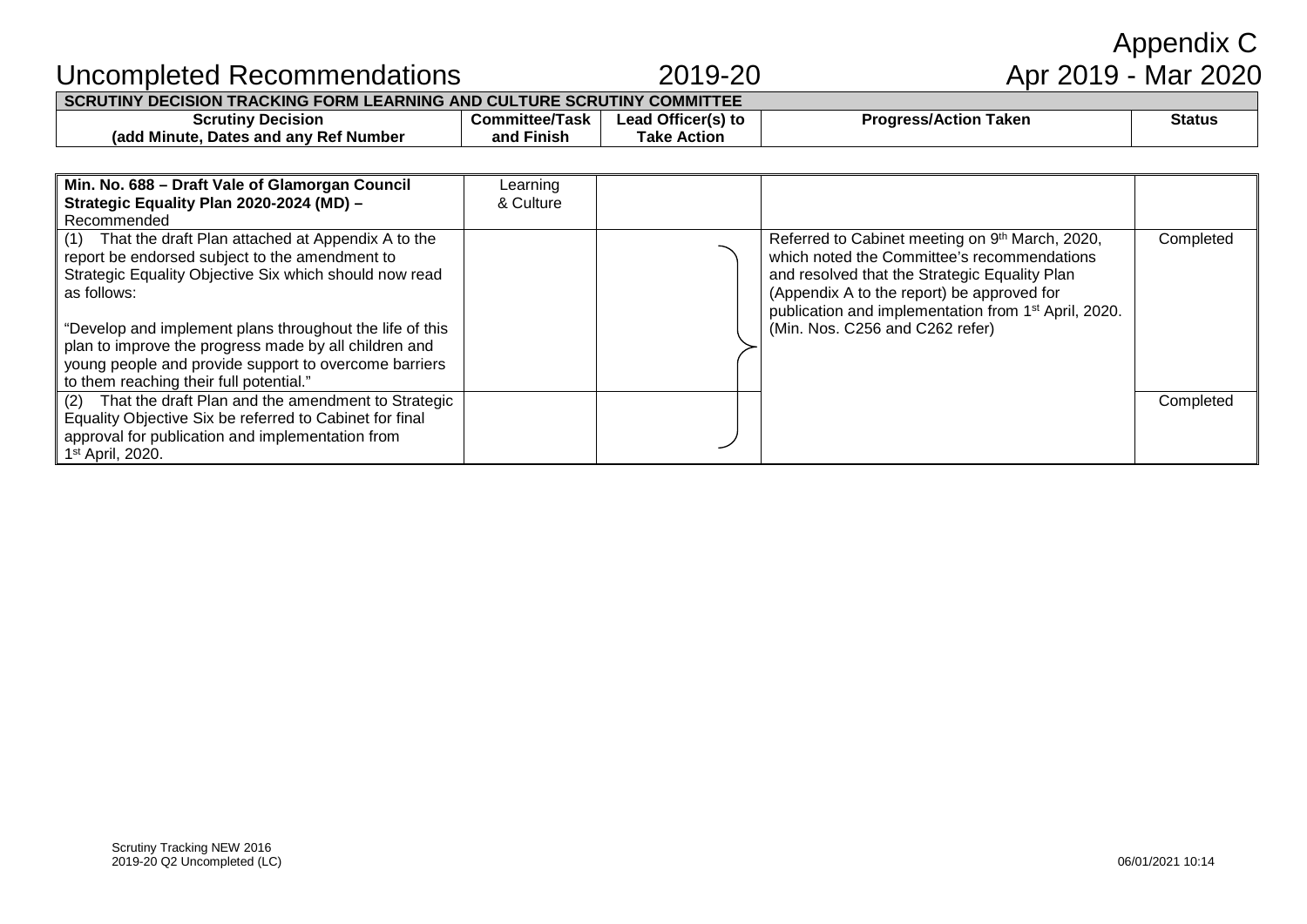

## Vale of Glamorgan Council

# Learning and Culture Scrutiny Committee

# Forward Work Programme

## **May 2020 – April 2021**

| <b>Month</b>                          | <b>Report Title</b>                                      | Origin of<br><b>Report, Links</b><br>to Corporate<br><b>Plan</b><br>Objectives,<br>and Previous<br><b>Related</b><br><b>Documents</b> | <b>Purpose of</b><br>Report                                                                                                         | <b>Actual Impact of</b><br><b>Report</b>                                                                                   | <b>Responsible Officer and Contact</b><br><b>Details</b>                                                                                                                                                   | Comment<br>Update /<br>Reason<br>for<br><b>Slippage</b> |
|---------------------------------------|----------------------------------------------------------|---------------------------------------------------------------------------------------------------------------------------------------|-------------------------------------------------------------------------------------------------------------------------------------|----------------------------------------------------------------------------------------------------------------------------|------------------------------------------------------------------------------------------------------------------------------------------------------------------------------------------------------------|---------------------------------------------------------|
| 17 <sup>th</sup><br>September<br>2020 | <b>Working Towards</b><br>$Recovery -$<br>September 2020 | Original<br>presentation.                                                                                                             | To update<br>Members on the<br>Council's approach<br>from Response to<br>Recovery at the<br>first meeting of the<br>Committee since | Members are informed<br>of the Council's<br>approach from<br>Response to Recovery<br>in light of the National<br>Pandemic. | Tom Bowring, Head of Policy & Business<br>Transformation<br>01446 709766<br>TBowring@valeofglamorgan.gov.uk<br>Paula Ham, Director of Learning and<br>Skills. 01446 709 161<br>pham@valeofglamorgan.gov.uk |                                                         |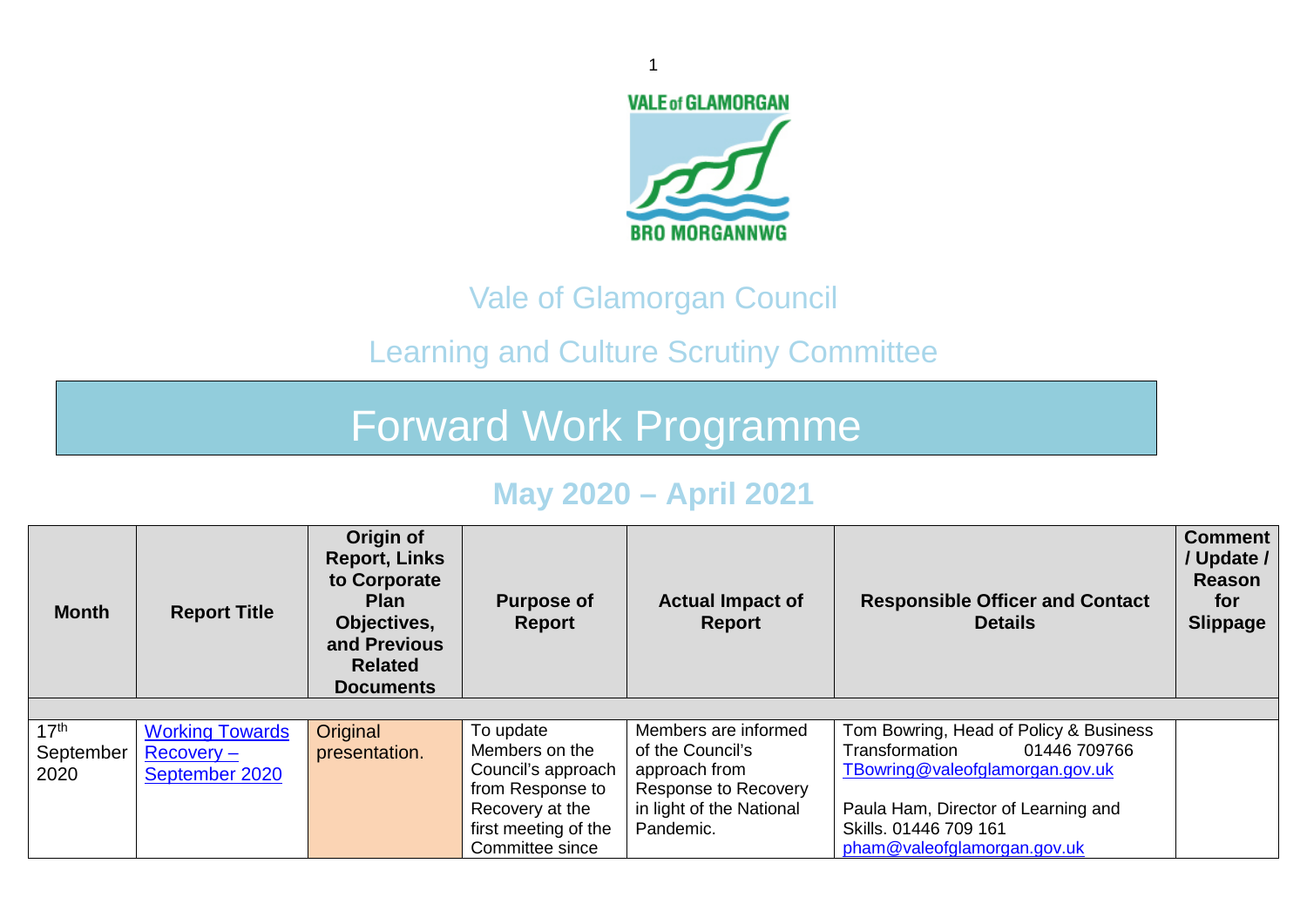| <b>Month</b> | <b>Report Title</b>                                                                                     | Origin of<br><b>Report, Links</b><br>to Corporate<br><b>Plan</b><br>Objectives,<br>and Previous<br><b>Related</b><br><b>Documents</b>                                         | <b>Purpose of</b><br><b>Report</b><br>the national                                                                                  | <b>Actual Impact of</b><br><b>Report</b>                                                                                                                                                                                                                                                                                                                                                                                          | <b>Responsible Officer and Contact</b><br><b>Details</b>                                                                                                                                                  | <b>Comment</b><br>/ Update /<br><b>Reason</b><br>for<br><b>Slippage</b> |
|--------------|---------------------------------------------------------------------------------------------------------|-------------------------------------------------------------------------------------------------------------------------------------------------------------------------------|-------------------------------------------------------------------------------------------------------------------------------------|-----------------------------------------------------------------------------------------------------------------------------------------------------------------------------------------------------------------------------------------------------------------------------------------------------------------------------------------------------------------------------------------------------------------------------------|-----------------------------------------------------------------------------------------------------------------------------------------------------------------------------------------------------------|-------------------------------------------------------------------------|
|              | <b>Annual Delivery</b><br><b>Plan Monitoring</b><br><b>Report: Quarter 1</b><br>Performance<br>2020/21. | First report of its<br>kind.<br><b>ADP Approved</b><br>under<br><b>Emergency</b><br><b>Powers during</b><br>the Covid-19<br>pandemic;<br>Tranche 4: EP<br><b>COVID-19 50.</b> | lockdown.<br>To present<br>performance<br>results for the<br>period 1 <sup>st</sup> April<br>2020 to 30 <sup>th</sup> June<br>2020. | To ensure the Council is<br>effectively assessing its<br>performance in line with<br>the requirement to<br>secure continuous<br>improvement outlined in<br>the Local Government<br>Measure (Wales) 2009<br>and reflecting the<br>requirement of the Well-<br>being of Future<br>Generations (Wales) Act<br>2015 that it maximises<br>its contribution to<br>achieving the well-being<br>goals for Wales. To<br>ensure the Council | Julia Archampong, Corporate<br>Performance Manager.<br>01446 709 318<br>jarchampong@valeofglamorgan.gov.uk<br>Paula Ham, Director of Learning and<br>Skills, 01446 709 161<br>pham@valeofglamorgan.gov.uk |                                                                         |
|              |                                                                                                         |                                                                                                                                                                               |                                                                                                                                     | implements its regulatory<br>recommendations and<br>improvement proposals<br>and responds<br>appropriately to the<br>recommendations and<br>proposals for<br>improvement identified<br>through the Wales Audit<br>Office's programme of                                                                                                                                                                                           |                                                                                                                                                                                                           |                                                                         |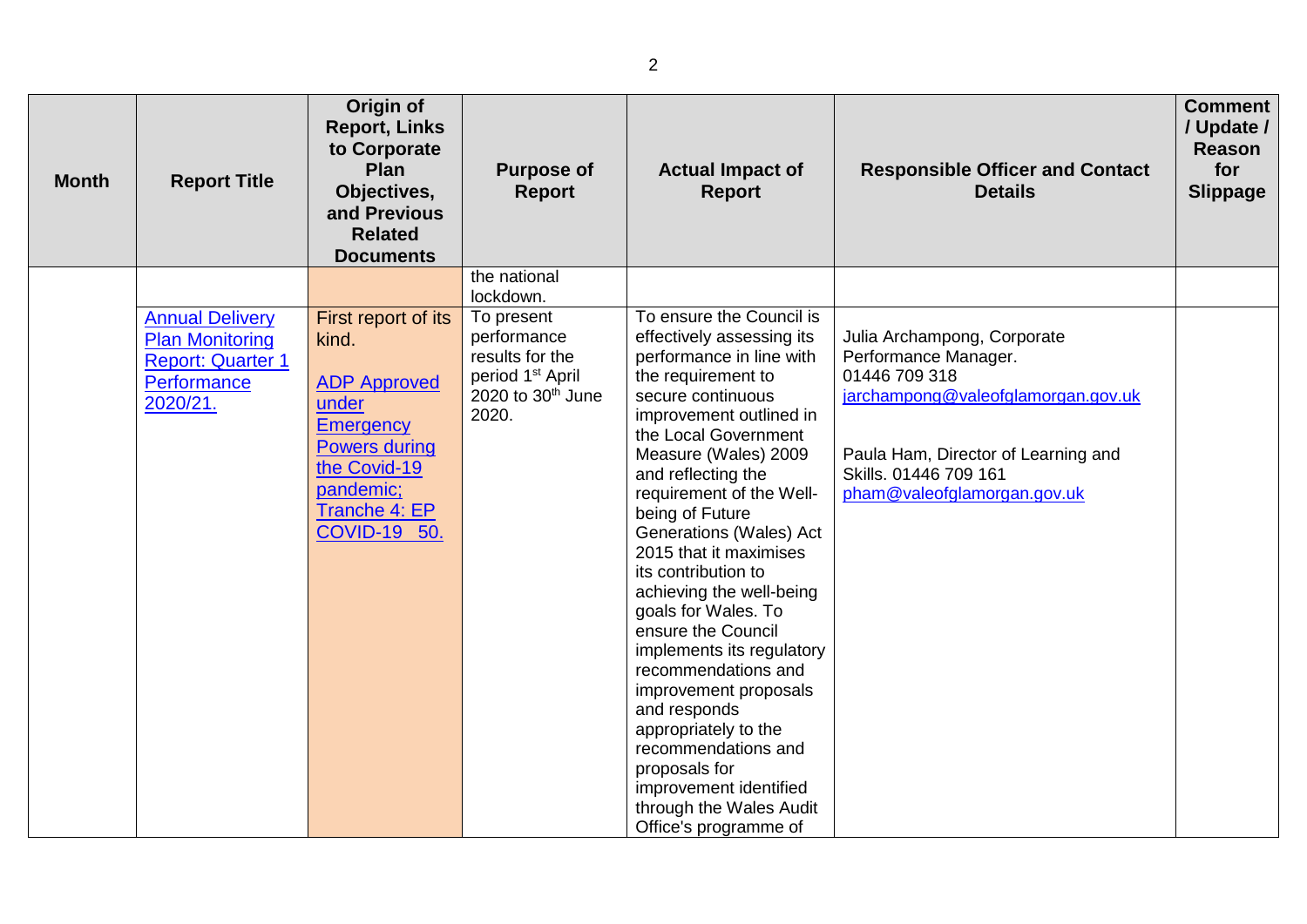| <b>Month</b>     | <b>Report Title</b>                                                                                                         | Origin of<br><b>Report, Links</b><br>to Corporate<br><b>Plan</b><br>Objectives,<br>and Previous<br><b>Related</b><br><b>Documents</b> | <b>Purpose of</b><br><b>Report</b>                                                                                                                                                | <b>Actual Impact of</b><br><b>Report</b>                                                       | <b>Responsible Officer and Contact</b><br><b>Details</b>                                                      | <b>Comment</b><br>/ Update /<br><b>Reason</b><br>for<br><b>Slippage</b> |
|------------------|-----------------------------------------------------------------------------------------------------------------------------|---------------------------------------------------------------------------------------------------------------------------------------|-----------------------------------------------------------------------------------------------------------------------------------------------------------------------------------|------------------------------------------------------------------------------------------------|---------------------------------------------------------------------------------------------------------------|-------------------------------------------------------------------------|
|                  |                                                                                                                             |                                                                                                                                       |                                                                                                                                                                                   | local and national Local<br><b>Government Studies.</b>                                         |                                                                                                               |                                                                         |
|                  | <b>Revenue and</b><br><b>Capital Monitoring</b><br>for the Period<br>1 <sup>st</sup> April to 31 <sup>st</sup> July<br>2020 | Cabinet<br><b>Forward Work</b><br>Programme<br>Item.                                                                                  | To advise Scrutiny<br>Committee of the<br>Progress relating<br>to revenue and<br>capital expenditure<br>for the period<br>1 <sup>st</sup> April to 31 <sup>st</sup> July<br>2020. | Members are aware of<br>the projected revenue<br>outturn for 2020/21.                          | Gemma Jones, Principal Accountant.<br>01446 709 152<br>GHjones@valeofglamorgan.gov.uk                         |                                                                         |
|                  | <b>Scrutiny Forward</b><br><b>Work Programme</b><br>2020/21.                                                                | <b>Previous Report</b><br>3rd Quarter<br>2019/20                                                                                      | To determine the<br>Scrutiny<br>Committee's<br>forward work<br>programme and<br>priority review<br>items for 2020/21.                                                             | To agree the<br>Committee's forward<br>plan.                                                   | Gareth Davies, Democratic and Scrutiny<br>Services Officer - 01446 709 249<br>gidavies@valeofglamorgan.gov.uk |                                                                         |
| 15 <sup>th</sup> | <b>Recovery Strategy</b>                                                                                                    | <b>Cabinet</b>                                                                                                                        | To present the                                                                                                                                                                    | Members are informed                                                                           | Paula Ham, Director of Learning and                                                                           |                                                                         |
| October<br>2020  | $-COVID$ 19                                                                                                                 | <b>Forward Work</b><br>Programme<br>Item.                                                                                             | <b>Recovery Strategy</b><br>for consideration.                                                                                                                                    | of the Council's<br>Recovery approach<br>following the National<br>Pandemic response<br>phase. | Skills. 01446 709 161<br>pham@valeofglamorgan.gov.uk                                                          |                                                                         |
|                  | Update of the<br><b>Proposal to</b><br>Increase the<br><b>Number of</b><br><b>Primary School</b>                            | <b>Reference from</b><br>Cabinet 9th<br><b>March 2020</b>                                                                             | Referred to the<br>Learning and<br><b>Culture Scrutiny</b><br>Committee for<br>consideration as<br>part of the                                                                    | That the feedback<br>received be noted and a<br>new consultation<br>exercise be undertaken.    | Paula Ham, Director of Learning and<br>Skills, 01446 709 161<br>pham@yaleofglamorgan.gov.uk                   |                                                                         |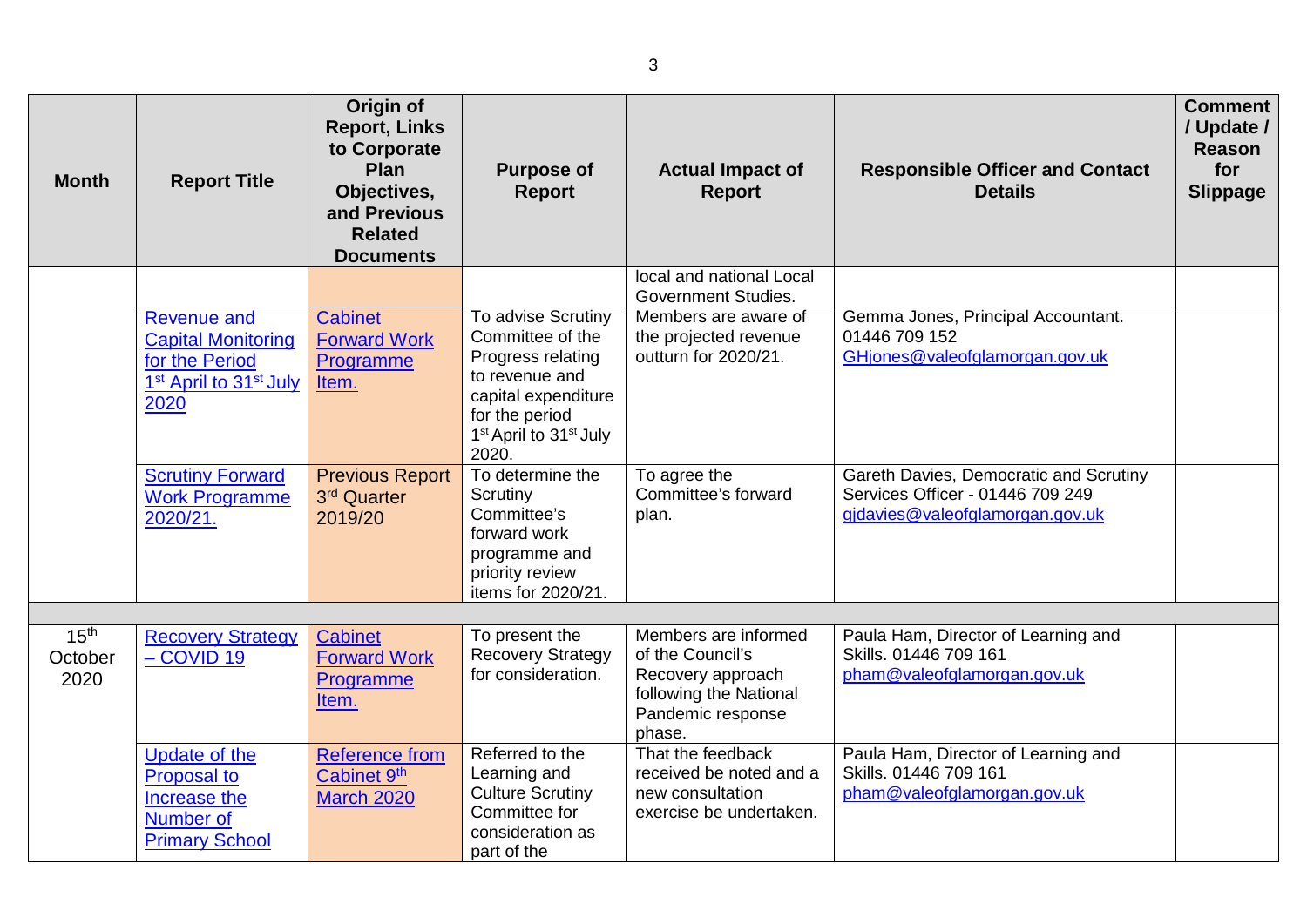| <b>Month</b>                         | <b>Report Title</b>                                                                                                                                                                                                                     | Origin of<br><b>Report, Links</b><br>to Corporate<br>Plan<br>Objectives,<br>and Previous<br><b>Related</b><br><b>Documents</b> | <b>Purpose of</b><br><b>Report</b>                                                                                                  | <b>Actual Impact of</b><br><b>Report</b>                                          | <b>Responsible Officer and Contact</b><br><b>Details</b>                | <b>Comment</b><br>/ Update /<br><b>Reason</b><br>for<br><b>Slippage</b> |
|--------------------------------------|-----------------------------------------------------------------------------------------------------------------------------------------------------------------------------------------------------------------------------------------|--------------------------------------------------------------------------------------------------------------------------------|-------------------------------------------------------------------------------------------------------------------------------------|-----------------------------------------------------------------------------------|-------------------------------------------------------------------------|-------------------------------------------------------------------------|
|                                      | <b>Places</b> in<br><b>Cowbridge to</b><br>Meet the<br><b>Increased</b><br>Demand as a<br><b>Result of Recent</b><br>and Proposed<br><b>Housing</b><br><b>Developments</b><br><b>Proposal to</b>                                        |                                                                                                                                | proposed<br>consultation<br>exercise<br>Referred to the                                                                             | To receive feedback                                                               | Paula Ham, Director of Learning and                                     |                                                                         |
|                                      | Establish a new<br><b>Centre for</b><br><b>Learning and</b><br>Wellbeing and a<br><b>Specialist</b><br><b>Resource Base at</b><br><b>Gladstone Primary</b><br><b>School which</b><br>would be<br><b>Managed by Ysgol</b><br>y Deri from |                                                                                                                                | Learning and<br><b>Culture Scrutiny</b><br>Committee for<br>consideration as<br>part of the<br>proposed<br>consultation<br>exercise | on proposals.                                                                     | Skills. 01446 709 161<br>pham@valeofglamorgan.gov.uk                    |                                                                         |
|                                      | September 2021                                                                                                                                                                                                                          |                                                                                                                                |                                                                                                                                     |                                                                                   |                                                                         |                                                                         |
| 12 <sup>th</sup><br>November<br>2020 | <b>Summary of</b><br><b>School</b><br><b>Inspections for</b><br><b>Spring Term 2020</b>                                                                                                                                                 | <b>Regular report</b><br>relating to<br>inspections of<br>schools.                                                             | To update<br>Members on the<br>outcomes of school<br>inspections for the<br>Summer                                                  | In order that Members<br>are aware of Estyn<br>judgements about local<br>schools. | Carys Pritchard, Senior Challenge<br>Advisor, Central South Consortium. |                                                                         |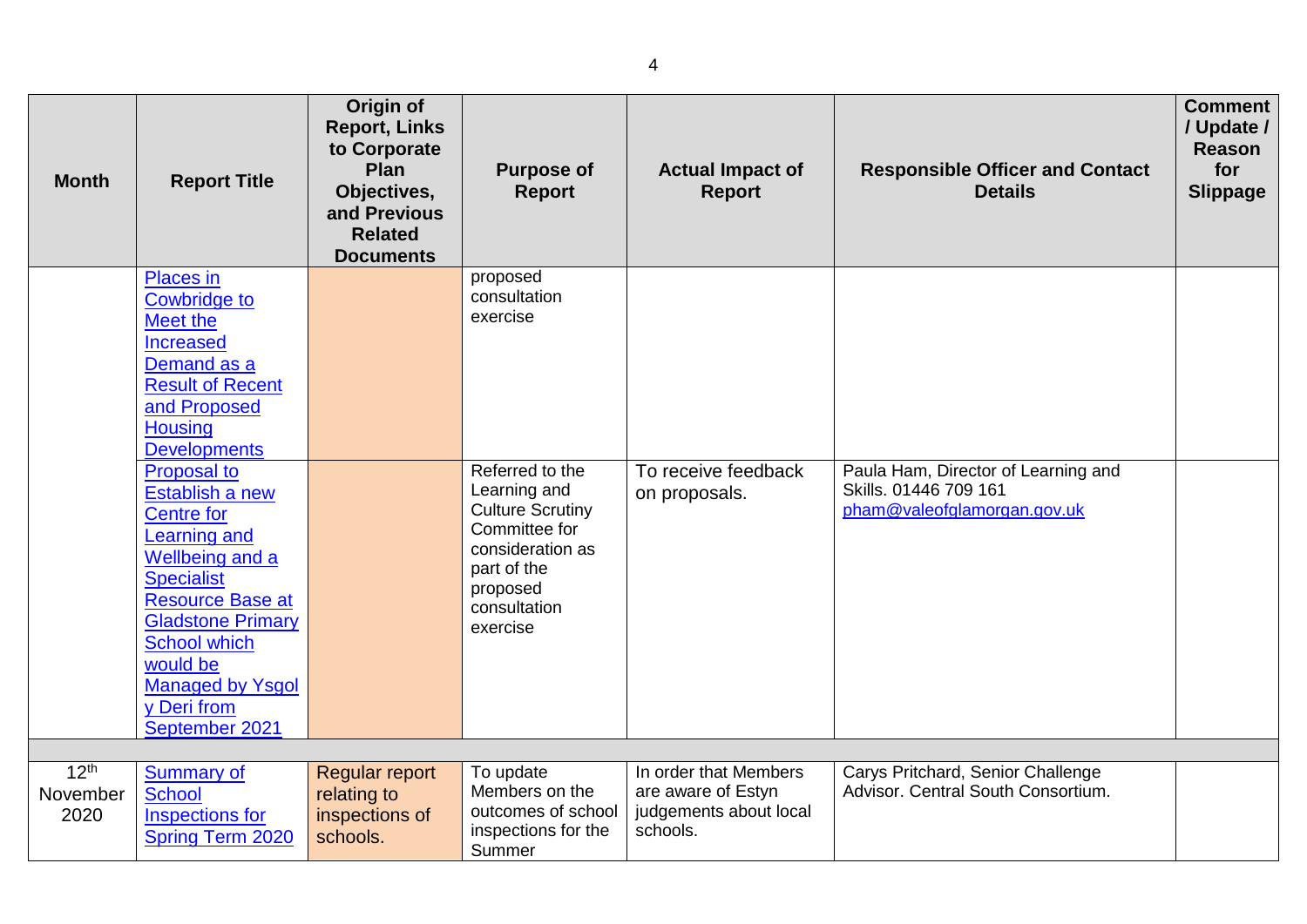| <b>Month</b>                         | <b>Report Title</b>                         | Origin of<br><b>Report, Links</b><br>to Corporate<br>Plan<br>Objectives,<br>and Previous<br><b>Related</b><br><b>Documents</b> | <b>Purpose of</b><br><b>Report</b>                                                                                                                                                           | <b>Actual Impact of</b><br><b>Report</b>                                                                                                                                                                                                                                                                                                                                                                                                                                                                                                                                                                                                                | <b>Responsible Officer and Contact</b><br><b>Details</b>                                                   | <b>Comment</b><br>/ Update /<br><b>Reason</b><br>for<br><b>Slippage</b> |
|--------------------------------------|---------------------------------------------|--------------------------------------------------------------------------------------------------------------------------------|----------------------------------------------------------------------------------------------------------------------------------------------------------------------------------------------|---------------------------------------------------------------------------------------------------------------------------------------------------------------------------------------------------------------------------------------------------------------------------------------------------------------------------------------------------------------------------------------------------------------------------------------------------------------------------------------------------------------------------------------------------------------------------------------------------------------------------------------------------------|------------------------------------------------------------------------------------------------------------|-------------------------------------------------------------------------|
|                                      |                                             |                                                                                                                                | Term 2020.                                                                                                                                                                                   |                                                                                                                                                                                                                                                                                                                                                                                                                                                                                                                                                                                                                                                         |                                                                                                            |                                                                         |
| 10 <sup>th</sup><br>December<br>2020 | Quarter 2 2020/21<br>Performance<br>Report: | <b>Cabinet</b><br><b>Forward Work</b><br>Programme<br><u>Item.</u>                                                             | To present Quarter<br>2 performance<br>results for the<br>period 1 <sup>st</sup> April<br>2020 to<br>30 <sup>th</sup> September<br>2021 for the<br>Corporate Plan<br>Well-being<br>Outcome.' | To ensure the Council<br>clearly demonstrates the<br>progress being made<br>towards achieving its<br>Corporate Plan Well-<br>being Outcomes aimed<br>at making a positive<br>difference to the lives of<br>Vale of Glamorgan<br>citizens. 2. To ensure<br>the Council is effectively<br>assessing its<br>performance in line with<br>the requirement to<br>secure continuous<br>improvement outlined in<br>the Local Government<br>Measure (Wales) 2009<br>and reflecting the<br>requirement of the Well-<br>being of Future<br>Generations (Wales) Act<br>2015 that it maximises<br>its contribution to<br>achieving the wellbeing<br>goals for Wales. | Julia Archampong, Corporate<br>Performance Manager.<br>01446 709 318<br>jarchampong@valeofglamorgan.gov.uk |                                                                         |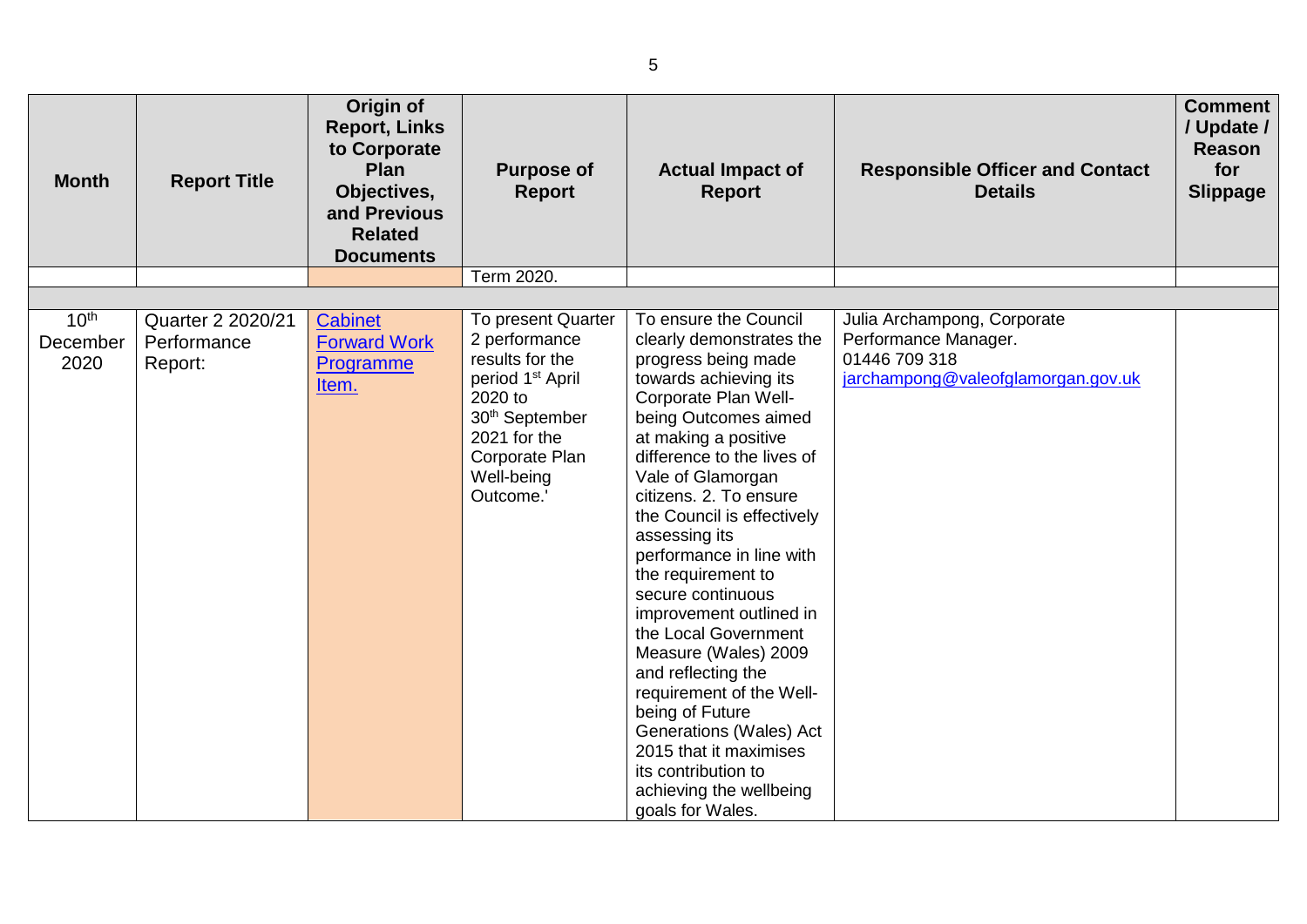| <b>Month</b>                        | <b>Report Title</b>                                                                                                                                          | Origin of<br><b>Report, Links</b><br>to Corporate<br>Plan<br>Objectives,<br>and Previous<br><b>Related</b><br><b>Documents</b> | <b>Purpose of</b><br><b>Report</b>                                                                                                                                              | <b>Actual Impact of</b><br><b>Report</b>                                                                                                                      | <b>Responsible Officer and Contact</b><br><b>Details</b>                                                      | <b>Comment</b><br>/ Update /<br><b>Reason</b><br>for<br><b>Slippage</b> |
|-------------------------------------|--------------------------------------------------------------------------------------------------------------------------------------------------------------|--------------------------------------------------------------------------------------------------------------------------------|---------------------------------------------------------------------------------------------------------------------------------------------------------------------------------|---------------------------------------------------------------------------------------------------------------------------------------------------------------|---------------------------------------------------------------------------------------------------------------|-------------------------------------------------------------------------|
|                                     | <b>Initial Revenue</b><br>Programme<br><b>Budget Proposals.</b>                                                                                              | <b>Cabinet</b><br><b>Forward Work</b><br>Programme<br>Item.                                                                    | To inform Scrutiny<br>Committee of the<br>amended revenue<br>budget for 2020/21<br>and to submit for<br>consultation the<br>initial revenue<br>budget proposals<br>for 2021/22. | In order that Cabinet can<br>consider the comments<br>of Scrutiny Committees<br>and other consultees<br>before making a final<br>proposal on the budget.      | Gemma Jones, Principal Accountant.<br>01446 709 152<br>GHjones@valeofglamorgan.gov.uk                         |                                                                         |
|                                     | <b>Initial Capital</b><br>Programme<br><b>Budget Proposals.</b>                                                                                              | <b>Cabinet</b><br><b>Forward Work</b><br>Programme<br>Item.                                                                    | To submit the<br><b>Initial Capital</b><br>Programme<br>Proposals for<br>2021/22 to<br>2025/26.                                                                                 | In order that Cabinet be<br>informed of the<br>comments of Scrutiny<br>Committees and other<br>consultees before<br>making a final proposal<br>on the budget. | Gemma Jones, Principal Accountant.<br>01446 709 152<br>GHjones@valeofglamorgan.gov.uk                         |                                                                         |
| 14 <sup>th</sup><br>January<br>2021 | 3 <sup>rd</sup> Quarter<br><b>Scrutiny Decision</b><br>Tracking of<br>Recommendations<br>and Updated<br><b>Work Programme</b><br><b>Schedule</b><br>2020/21. | Previous report<br>October 2020.                                                                                               | To report progress<br>on the Scrutiny<br>recommendations<br>and to confirm the<br>Committee's work<br>programme for<br>2019/20.                                                 | To maintain effective<br>tracking of the<br>Committee's<br>recommendations.                                                                                   | Gareth Davies, Democratic and Scrutiny<br>Services Officer - 01446 709 249<br>gjdavies@valeofglamorgan.gov.uk |                                                                         |
|                                     | Youth<br>Engagement and<br>Progression                                                                                                                       | <b>Previous report</b><br>January 2020                                                                                         | <b>To make Members</b><br>aware of the<br>progress made<br>over the last six                                                                                                    | To track performance.                                                                                                                                         | Nisha Shukla, Engagement & Progression<br><b>Coordinator</b>                                                  | Slipped to<br>March                                                     |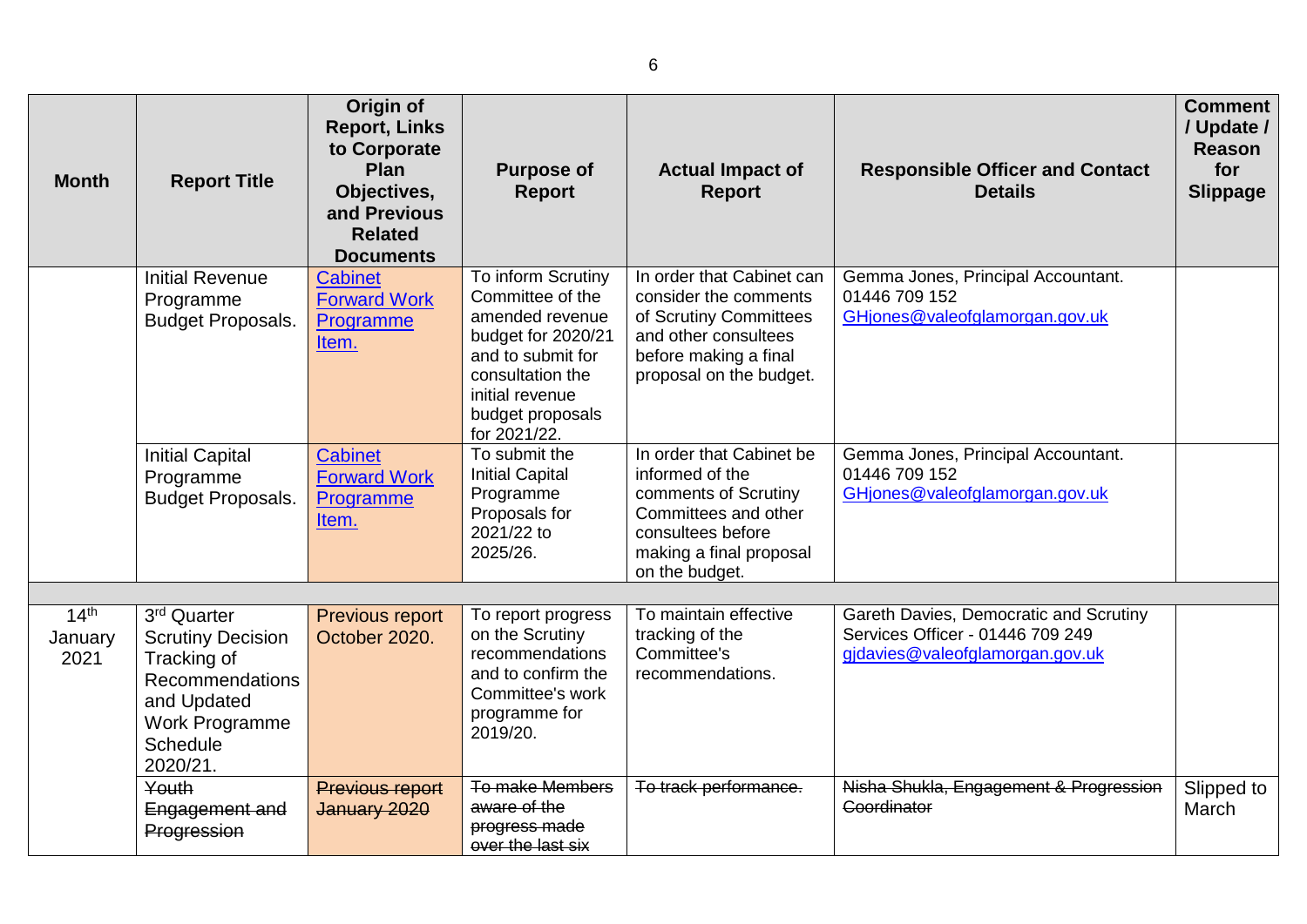| <b>Month</b> | <b>Report Title</b>                                                                | Origin of<br><b>Report, Links</b><br>to Corporate<br>Plan<br>Objectives,<br>and Previous<br><b>Related</b><br><b>Documents</b> | <b>Purpose of</b><br><b>Report</b>                                                                                                                                                                                                                                                                                                                                                                                                                                  | <b>Actual Impact of</b><br><b>Report</b>                                                                                                  | <b>Responsible Officer and Contact</b><br><b>Details</b>                                                        | <b>Comment</b><br>/ Update /<br><b>Reason</b><br>for<br><b>Slippage</b> |
|--------------|------------------------------------------------------------------------------------|--------------------------------------------------------------------------------------------------------------------------------|---------------------------------------------------------------------------------------------------------------------------------------------------------------------------------------------------------------------------------------------------------------------------------------------------------------------------------------------------------------------------------------------------------------------------------------------------------------------|-------------------------------------------------------------------------------------------------------------------------------------------|-----------------------------------------------------------------------------------------------------------------|-------------------------------------------------------------------------|
|              | <b>School Admission</b><br>Arrangements<br>2022-23<br>(Reference from<br>Cabinet). | Cabinet<br><b>Forward Work</b><br>Programme<br>Item.                                                                           | months of the<br>Youth Engagement<br>and Progression<br>Framework and the<br>current levels of<br>young people Not<br>in Education.<br><b>Employment or</b><br>Training (NEET)<br>To seek approval<br>to consult on the<br>Local Authority's<br>school admission<br>arrangements as<br>required by the<br>Welsh<br>Governments<br><b>School Admission</b><br>Code issued in<br>July 2013 which<br>includes a revision<br>to secondary<br>school catchment<br>areas. | To comply with Para 2.3<br>(page 6) of the School<br><b>Admissions Code</b><br>(Wales) July 2013.                                         | Paula Ham, Director of Learning and<br>Skills. 01446 709 161<br>pham@valeofglamorgan.gov.uk                     |                                                                         |
|              | Corporate<br>Safeguarding Mid-<br>Year Report.<br>(Reference from<br>Cabinet).     | <b>Cabinet</b><br><b>Forward Work</b><br>Programme<br>Item.                                                                    | To update Cabinet<br>on the work that<br>has been<br>undertaken in<br>relation to<br>Corporate                                                                                                                                                                                                                                                                                                                                                                      | To ensure that<br>Committee is aware of<br>recent developments in<br>corporate arrangements<br>for safeguarding. To<br>allow Committee to | Rachel Evans, Head of Children and<br>Young People Services.<br>01446 704 792<br>RJEvans@valeofglamorgan.gov.uk |                                                                         |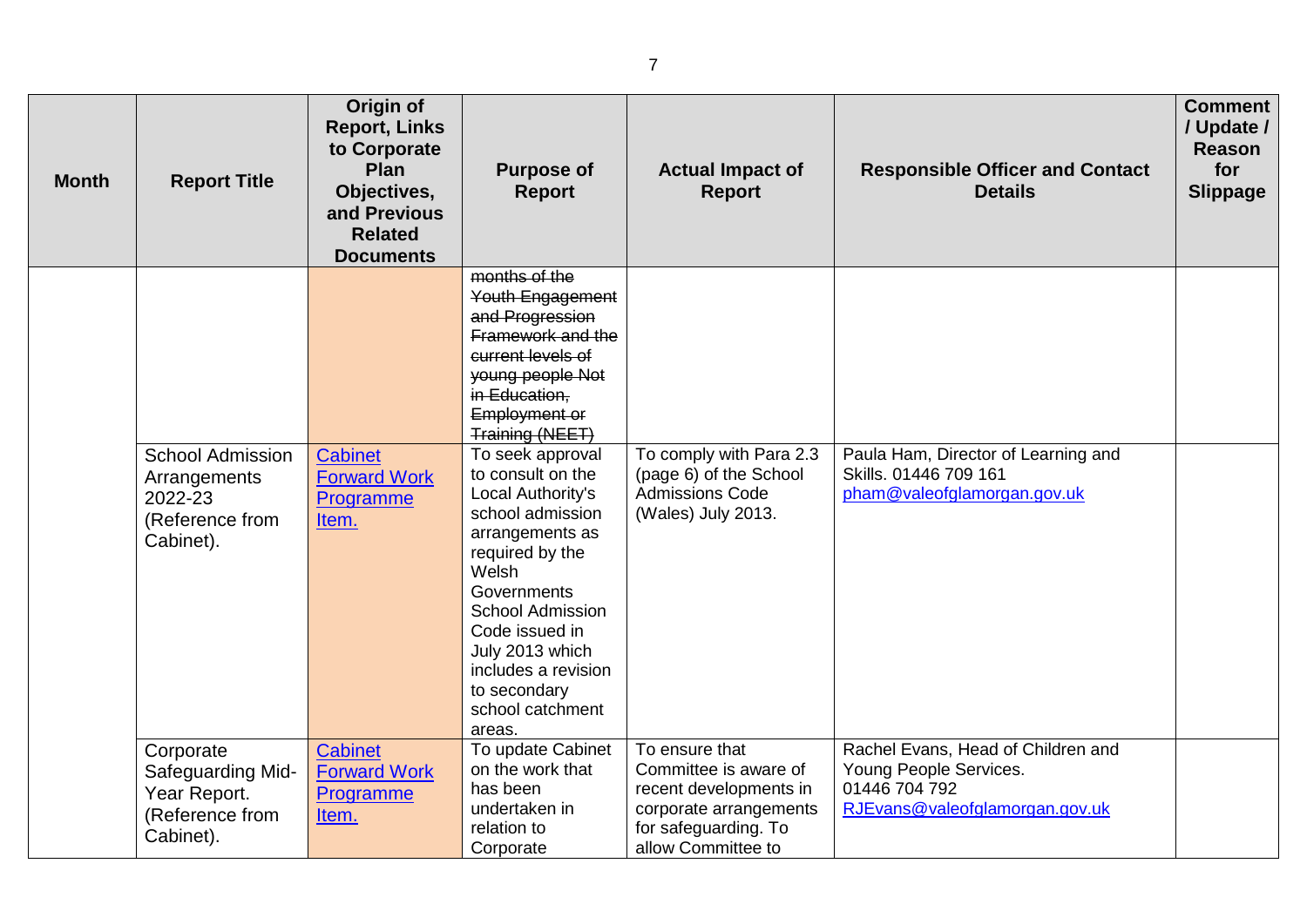| <b>Month</b>     | <b>Report Title</b>                                                                                                         | Origin of<br><b>Report, Links</b><br>to Corporate<br>Plan<br>Objectives,<br>and Previous<br><b>Related</b><br><b>Documents</b> | <b>Purpose of</b><br><b>Report</b>                                                                                                                                                       | <b>Actual Impact of</b><br><b>Report</b>                                 | <b>Responsible Officer and Contact</b><br><b>Details</b>                              | <b>Comment</b><br>/ Update /<br><b>Reason</b><br>for<br><b>Slippage</b> |
|------------------|-----------------------------------------------------------------------------------------------------------------------------|--------------------------------------------------------------------------------------------------------------------------------|------------------------------------------------------------------------------------------------------------------------------------------------------------------------------------------|--------------------------------------------------------------------------|---------------------------------------------------------------------------------------|-------------------------------------------------------------------------|
|                  |                                                                                                                             |                                                                                                                                | arrangements for<br>Safeguarding<br>across the Council.<br>To provide<br>assurance and<br>understanding<br>around<br>safeguarding<br>activity taking<br>place across the<br>Council.     | exercise effective<br>scrutiny of this key area<br>of corporate working. |                                                                                       |                                                                         |
|                  | Revenue and<br><b>Capital Monitoring</b><br>for the Period<br>1 <sup>st</sup> April to<br>30 <sup>th</sup> November<br>2020 | Cabinet<br><b>Forward Work</b><br>Programme<br>Item.                                                                           | To advise Scrutiny<br>Committee of the<br>Progress relating<br>to revenue and<br>capital expenditure<br>for the period<br>1 <sup>st</sup> April to<br>30 <sup>th</sup> November<br>2020. | Members are aware of<br>the projected revenue<br>outturn for 2020/21.    | Gemma Jones, Principal Accountant.<br>01446 709 152<br>GHjones@valeofglamorgan.gov.uk |                                                                         |
| 11 <sup>th</sup> | Impact of work in                                                                                                           | Collaborative                                                                                                                  | To inform                                                                                                                                                                                | To allow Members to                                                      | Carys Pritchard, Senior Challenge                                                     |                                                                         |
| February<br>2021 | the Central South<br>Consortium's<br>business plan on<br>the region and<br>The Vale of<br>Glamorgan Local<br>Authority      | working                                                                                                                        | Members of the<br>impact of work in<br>the Central South<br>Consortium's<br>business plan on<br>the region and the<br>Vale of Glamorgan                                                  | assess the impact of the<br>work of the Central<br>South Consortium      | Advisor, Central South Consortium.                                                    |                                                                         |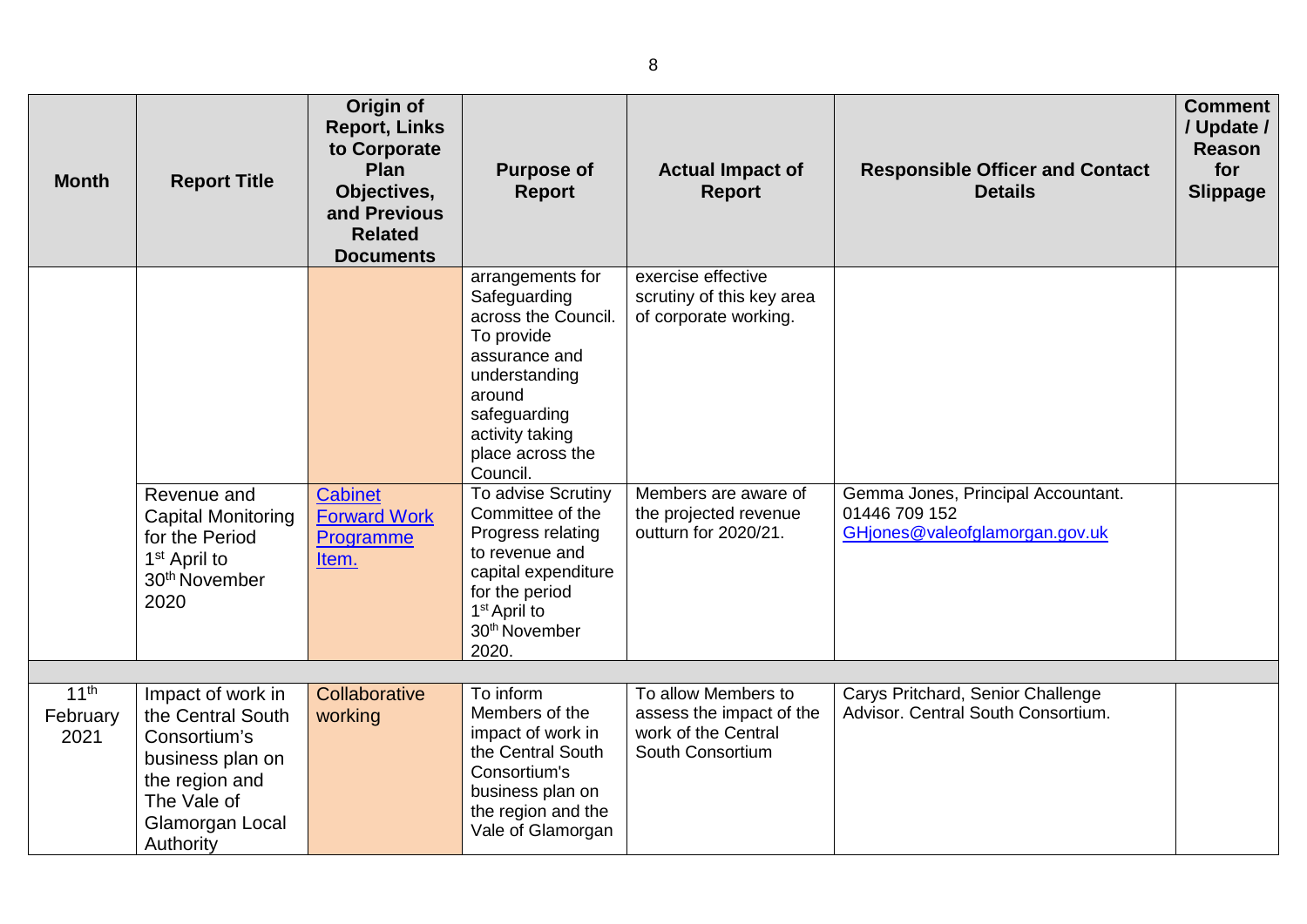| <b>Month</b>                   | <b>Report Title</b>                                                                                | Origin of<br><b>Report, Links</b><br>to Corporate<br><b>Plan</b><br>Objectives,<br>and Previous<br><b>Related</b><br><b>Documents</b> | <b>Purpose of</b><br><b>Report</b>                                                                                                                            | <b>Actual Impact of</b><br><b>Report</b>                                                                                                                                                                                                                                                                                                                                                                                                                                                                                                              | <b>Responsible Officer and Contact</b><br><b>Details</b>                                                   | <b>Comment</b><br>/ Update /<br><b>Reason</b><br>for<br><b>Slippage</b> |
|--------------------------------|----------------------------------------------------------------------------------------------------|---------------------------------------------------------------------------------------------------------------------------------------|---------------------------------------------------------------------------------------------------------------------------------------------------------------|-------------------------------------------------------------------------------------------------------------------------------------------------------------------------------------------------------------------------------------------------------------------------------------------------------------------------------------------------------------------------------------------------------------------------------------------------------------------------------------------------------------------------------------------------------|------------------------------------------------------------------------------------------------------------|-------------------------------------------------------------------------|
|                                | Summary of<br>School<br>Inspections for<br>Autumn Term<br>2020                                     | <b>Regular report</b><br>relating to<br>inspections of<br>schools.                                                                    | To update<br>Members on the<br>outcomes of school<br>inspections for the<br>Autumn<br>Term 2020.                                                              | In order that Members<br>are aware of Estyn<br>judgements about local<br>schools.                                                                                                                                                                                                                                                                                                                                                                                                                                                                     | Carys Pritchard, Senior Challenge<br>Advisor, Central South Consortium.                                    |                                                                         |
|                                |                                                                                                    |                                                                                                                                       |                                                                                                                                                               |                                                                                                                                                                                                                                                                                                                                                                                                                                                                                                                                                       |                                                                                                            |                                                                         |
| 11 <sup>th</sup> March<br>2021 | Vale of<br>Glamorgan<br><b>Annual Delivery</b><br>Plan<br>(Improvement<br>Plan Part 1)<br>2021/22. | <b>Cabinet</b><br><b>Forward Work</b><br>Programme<br>Item.                                                                           | To seek Members'<br>endorsement of the<br>draft Annual<br>Delivery Plan<br>(Improvement Plan<br>Part 1) 2021/2022<br>prior to<br>consideration by<br>Council. | To ensure the views of<br>all key stakeholders<br>including Scrutiny<br>Committees, inform the<br>Council's draft Annual<br>Delivery Plan<br>(Improvement Plan Part<br>1), associated Service<br>Plan activities and<br>service improvement<br>targets for 2021/2022. 2.<br>To ensure that the<br>Service Plans aligned to<br>this Committee's remit<br>are accurate, up to date<br>and relevant and<br>become the main<br>document through which<br>performance against the<br>Corporate Plan's Annual<br>Delivery Plan is<br>monitored and measured | Julia Archampong, Corporate<br>Performance Manager.<br>01446 709 318<br>jarchampong@valeofglamorgan.gov.uk |                                                                         |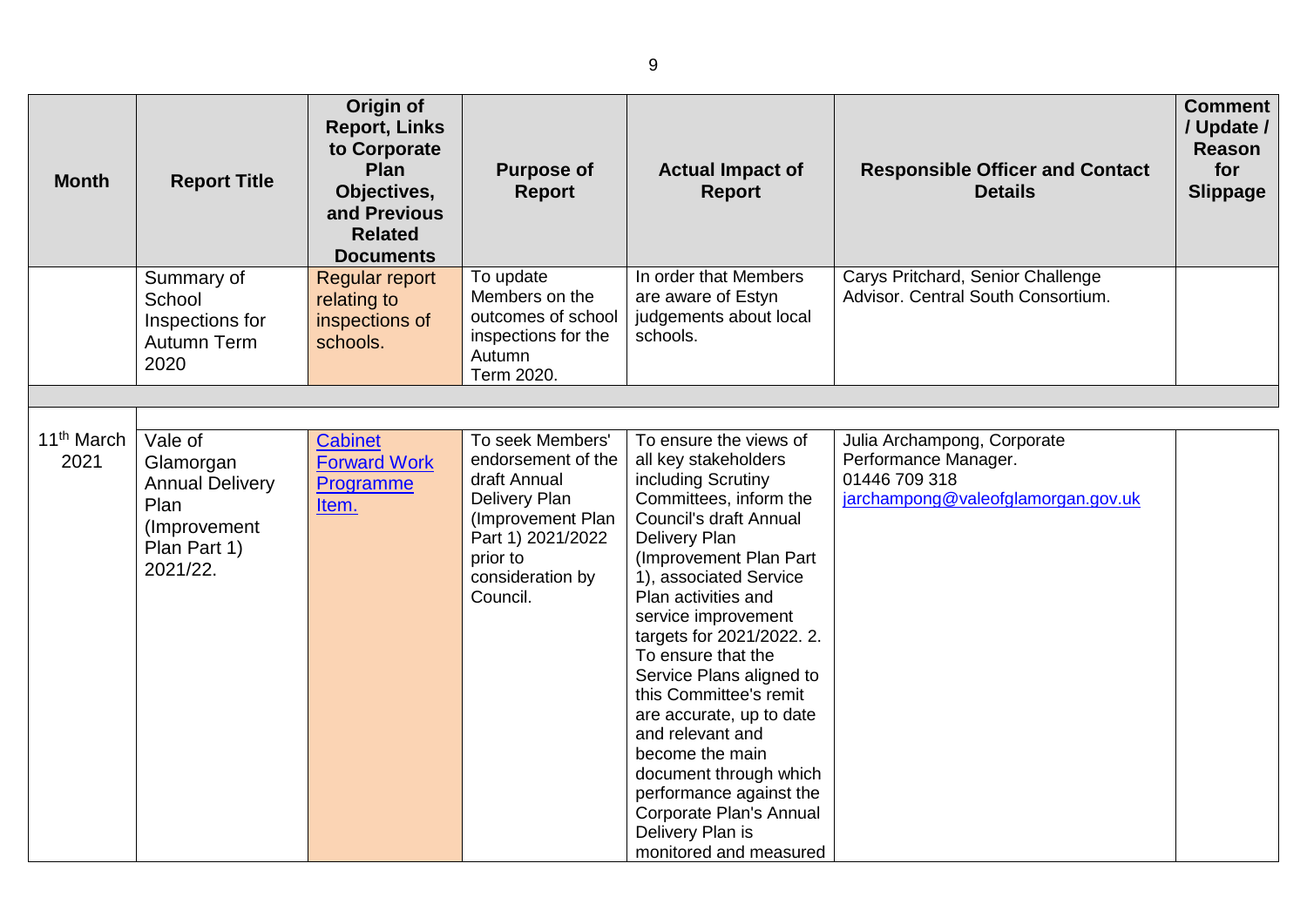| <b>Month</b> | <b>Report Title</b>                      | Origin of<br><b>Report, Links</b><br>to Corporate<br>Plan<br>Objectives,<br>and Previous<br><b>Related</b><br><b>Documents</b> | <b>Purpose of</b><br><b>Report</b>                                                                                   | <b>Actual Impact of</b><br><b>Report</b>                                                                                                                                                                                                                                                                                                                                                                                                                                                         | <b>Responsible Officer and Contact</b><br><b>Details</b>                                                   | <b>Comment</b><br>/ Update /<br>Reason<br>for<br><b>Slippage</b> |
|--------------|------------------------------------------|--------------------------------------------------------------------------------------------------------------------------------|----------------------------------------------------------------------------------------------------------------------|--------------------------------------------------------------------------------------------------------------------------------------------------------------------------------------------------------------------------------------------------------------------------------------------------------------------------------------------------------------------------------------------------------------------------------------------------------------------------------------------------|------------------------------------------------------------------------------------------------------------|------------------------------------------------------------------|
|              |                                          |                                                                                                                                |                                                                                                                      | during 2020/2021. 3. To<br>ensure the Council's<br>Corporate Plan<br>Performance<br>Measurement<br>Framework identifies a<br>relevant set of<br>performance measures<br>and targets against<br>which the Annual<br>Delivery Plan can be<br>monitored and measured<br>during 2020/2021 in line<br>with requirements of the<br><b>Local Government</b><br>(Wales) Measure 2009.<br>4. To ensure that in<br>delivering the Annual<br>Delivery Plan the<br>Council takes into<br>account the diverse |                                                                                                            |                                                                  |
|              |                                          |                                                                                                                                |                                                                                                                      | needs of the local<br>community.                                                                                                                                                                                                                                                                                                                                                                                                                                                                 |                                                                                                            |                                                                  |
|              | <b>Council Annual</b><br>Self-Assessment | Cabinet<br><b>Forward Work</b><br>Programme<br>Item.                                                                           | To present the<br>Council's Annual<br>Self-Assessment of<br>performance<br>for Cabinet's<br>consideration in<br>line | In order to inform<br>Cabinet of the views of<br>the Scrutiny Committee.                                                                                                                                                                                                                                                                                                                                                                                                                         | Julia Archampong, Corporate<br>Performance Manager.<br>01446 709 318<br>jarchampong@valeofglamorgan.gov.uk |                                                                  |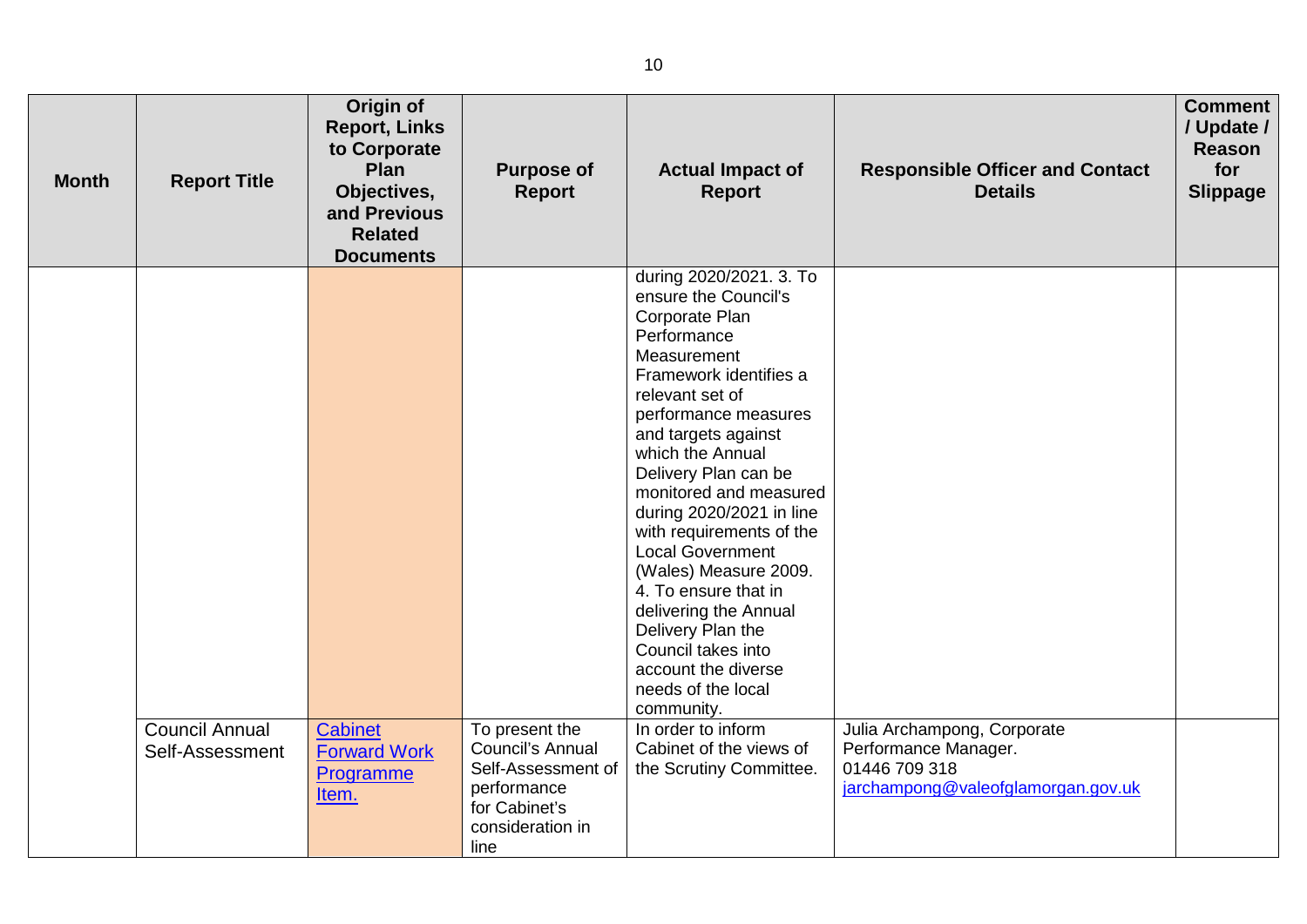| <b>Month</b>                   | <b>Report Title</b>                                                                             | Origin of<br><b>Report, Links</b><br>to Corporate<br>Plan<br>Objectives,<br>and Previous<br><b>Related</b><br><b>Documents</b> | <b>Purpose of</b><br><b>Report</b>                                                                                                                                                                                                               | <b>Actual Impact of</b><br><b>Report</b>                                                                                                  | <b>Responsible Officer and Contact</b><br><b>Details</b>                              | <b>Comment</b><br>/ Update /<br>Reason<br>for<br><b>Slippage</b> |
|--------------------------------|-------------------------------------------------------------------------------------------------|--------------------------------------------------------------------------------------------------------------------------------|--------------------------------------------------------------------------------------------------------------------------------------------------------------------------------------------------------------------------------------------------|-------------------------------------------------------------------------------------------------------------------------------------------|---------------------------------------------------------------------------------------|------------------------------------------------------------------|
|                                |                                                                                                 |                                                                                                                                | with the<br>requirements of the<br>Local<br>Government<br>Measure and<br>Wellbeing<br>of Future<br><b>Generations Act</b>                                                                                                                        |                                                                                                                                           |                                                                                       |                                                                  |
|                                | Youth<br>Engagement and<br>Progression                                                          | <b>Previous report</b><br>January 2020                                                                                         | To make Members<br>aware of the<br>progress made<br>over the last six<br>months of the<br>Youth Engagement<br>and Progression<br>Framework and the<br>current levels of<br>young people Not<br>in Education,<br>Employment or<br>Training (NEET) | To track performance.                                                                                                                     | Nisha Shukla, Engagement & Progression<br>Coordinator                                 |                                                                  |
|                                |                                                                                                 |                                                                                                                                | To advise                                                                                                                                                                                                                                        |                                                                                                                                           |                                                                                       |                                                                  |
| 15 <sup>th</sup> April<br>2021 | Revenue and<br><b>Capital Monitoring</b><br>1 <sup>st</sup> April 2020 to<br>31st January 2021. | <b>Cabinet</b><br><b>Forward Work</b><br>Programme<br>Item.                                                                    | Committee of the<br>progress relating to<br>revenue and<br>capital expenditure<br>for the period<br>1 <sup>st</sup> April to<br>31 <sup>st</sup> January 2021.                                                                                   | The Capital Economic<br>Regeneration Reserve is<br>managed effectively.<br>and budgets are<br>matched to operational<br>responsibilities. | Gemma Jones, Principal Accountant.<br>01446 709 152<br>GHjones@valeofglamorgan.gov.uk |                                                                  |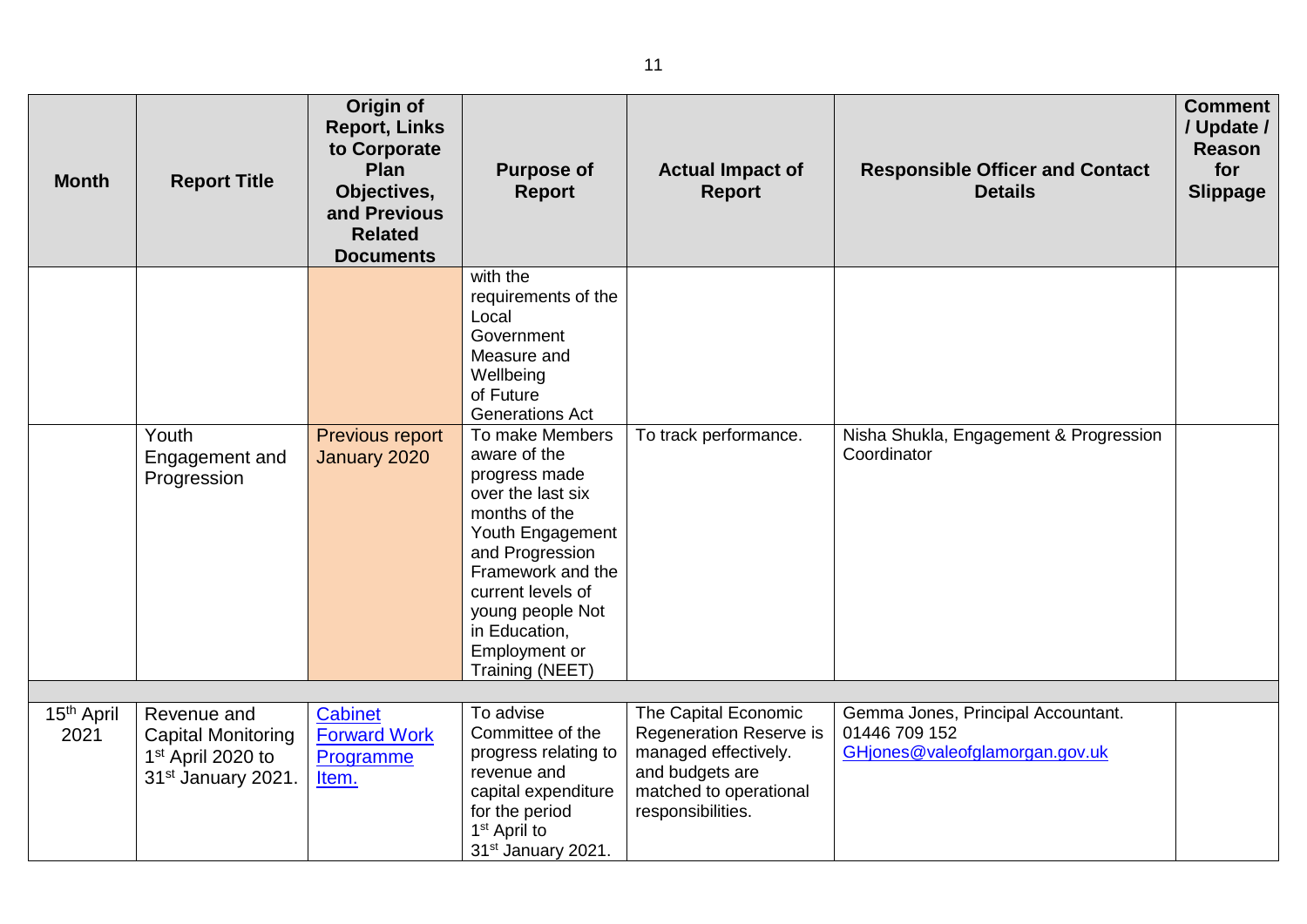| <b>Month</b> | <b>Report Title</b>                                                                                                                                          | Origin of<br><b>Report, Links</b><br>to Corporate<br><b>Plan</b><br>Objectives,<br>and Previous<br><b>Related</b><br><b>Documents</b> | <b>Purpose of</b><br>Report                                                                                                     | <b>Actual Impact of</b><br><b>Report</b>                                    | <b>Responsible Officer and Contact</b><br><b>Details</b>                                                      | <b>Comment</b><br>/ Update /<br><b>Reason</b><br>for<br><b>Slippage</b> |
|--------------|--------------------------------------------------------------------------------------------------------------------------------------------------------------|---------------------------------------------------------------------------------------------------------------------------------------|---------------------------------------------------------------------------------------------------------------------------------|-----------------------------------------------------------------------------|---------------------------------------------------------------------------------------------------------------|-------------------------------------------------------------------------|
| May 2021     | 4 <sup>th</sup> Quarter<br><b>Scrutiny Decision</b><br>Tracking of<br><b>Recommendations</b><br>and Updated<br>Work Programme<br><b>Schedule</b><br>2020/21. | Previous report<br>January 2021.                                                                                                      | To report progress<br>on the Scrutiny<br>recommendations<br>and to confirm the<br>Committee's work<br>programme for<br>2020/21. | To maintain effective<br>tracking of the<br>Committee's<br>recommendations. | Gareth Davies, Democratic & Scrutiny<br>Services Officer.<br>01446 709 249<br>gidavies@valeofglamorgan.gov.uk |                                                                         |

## **Other matters requested by Committee to be added into schedule as and when available**

|    | <b>Report/Presentations</b>                                                                                                                                                                             | <b>Responsible Officer and</b><br><b>Contact Details</b> | <b>Commentary</b> |
|----|---------------------------------------------------------------------------------------------------------------------------------------------------------------------------------------------------------|----------------------------------------------------------|-------------------|
|    | Reports on attendance to be submitted to the<br>Committee on a termly basis. (reports to be<br>presented biannually - mid-term and end of<br>year) (2 per year) To be reported as and when<br>available |                                                          |                   |
| 2. | Examples of good practice in schools to be<br>presented to Committee when available Also<br>target schools with excellent Estyn judgements<br>and presentations from schools on how the                 |                                                          |                   |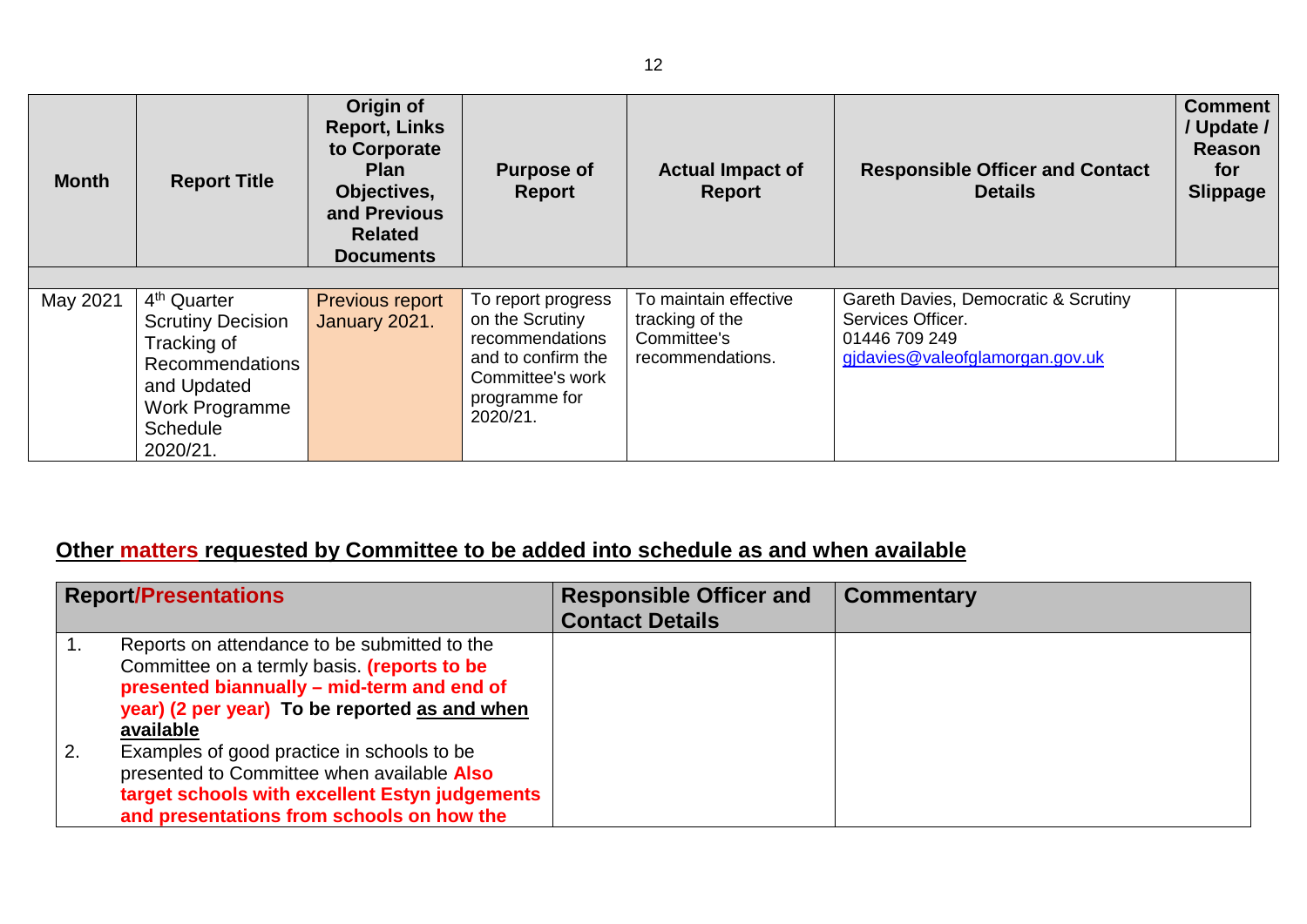|     | new curriculum is being developed and               |  |
|-----|-----------------------------------------------------|--|
|     | implemented.                                        |  |
| 3.  | CYPS Commissioning Strategy and Action Plan six     |  |
|     | monthly updates. The Strategy is currently being    |  |
|     | reviewed and will be reported on a future agenda    |  |
|     | when available                                      |  |
| 4.  | Update reports with regard to any future            |  |
|     | innovations considered for the Library Service in   |  |
|     | the Vale of Glamorgan (14 Nov 16: Min No 526)       |  |
| 5.  | School Performance Reports (Foundation Phase,       |  |
|     | KS2-5) (12 Feb 18: Min No 691)                      |  |
| 6.  | <b>Additional Learning Needs Regional</b>           |  |
|     | Implementation Plan update re progression           |  |
|     | (13 Nov 18: Min No 481)                             |  |
| 7.  | Issues in relation to e-FSM and FSM on Key Stage    |  |
|     | 4 and use of the Pupil Deprivation Grant (11 Dec    |  |
|     | 18: Min No 579)                                     |  |
| 8.  | Report on school buildings in the primary sector    |  |
|     | (12 Feb 19 – Min. No. 739)                          |  |
| 9.  | Presentation by Menter Bro Morgannwg                |  |
| 10. | Welsh Standards Annual Monitoring Report            |  |
| 11. | *CFWP - Reshaping Services Review                   |  |
| 12. | *CFWP - Catering Reshaping                          |  |
| 13. | Follow up work on the T&F Review into the           |  |
|     | Provision of Sanitary Products at Secondary         |  |
|     | Schools (20 Jun 19: Min No 71)                      |  |
| 14. | Report on maintenance and upgrades for all          |  |
|     | schools across the Vale (20 Jun 19: Min No 71)      |  |
| 15. | Pastoral care available in schools (20 Jun 19: Min  |  |
|     | No 71)                                              |  |
| 16. | Site visit to be arranged to the new Catering       |  |
|     | Service and to High Street Primary School (14 Nov   |  |
|     | 19: Min No 452)                                     |  |
| 17. | Presentation from the Sense of Place Board          |  |
|     | regarding cultural heritage (16 Jan 20: Min No 596) |  |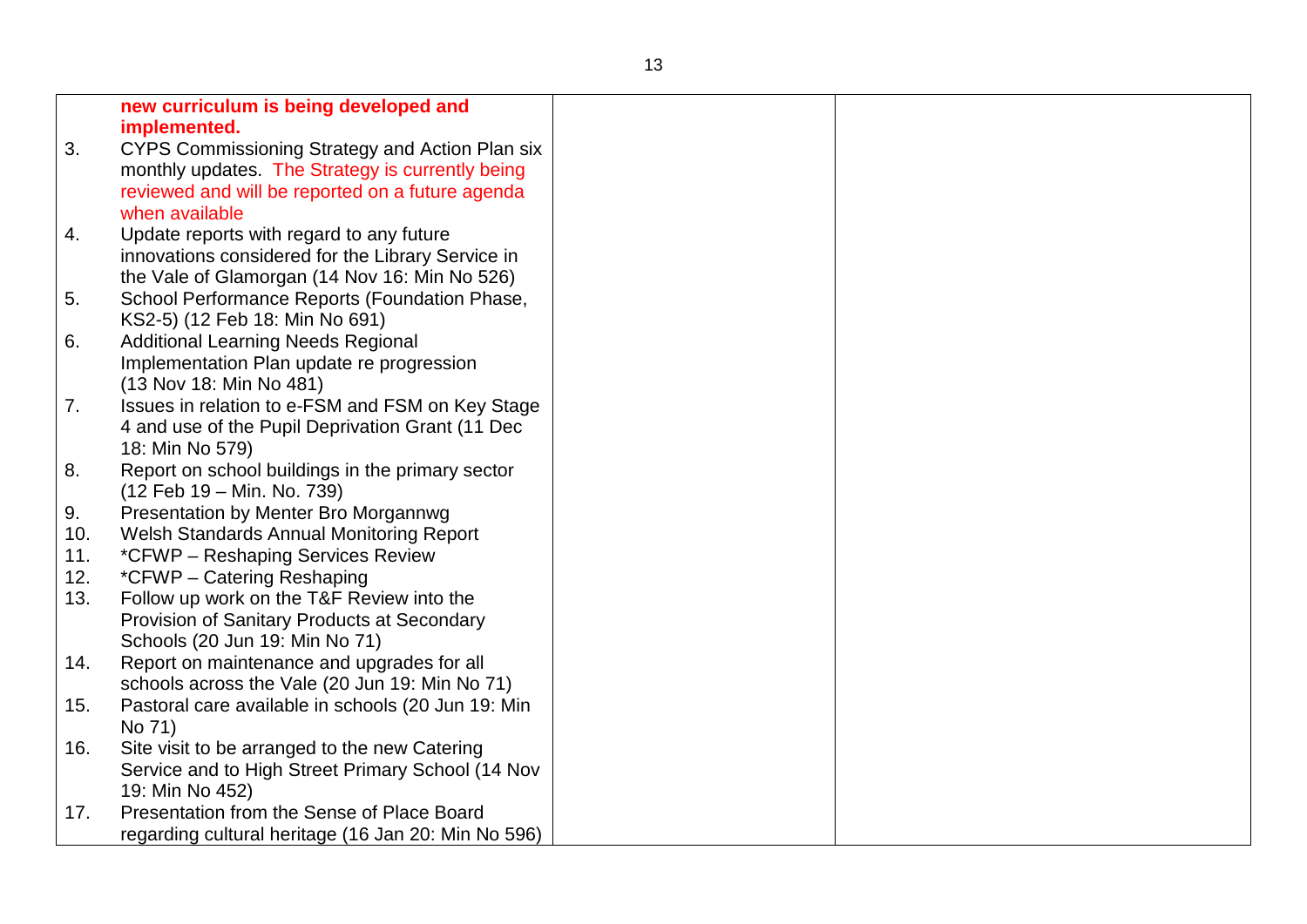| 18. | 12 month Youth Service progress update report,                                          |  |
|-----|-----------------------------------------------------------------------------------------|--|
|     | including awareness of grants and European<br>funding and risks (12 Nov 20: Min No 186) |  |
|     |                                                                                         |  |

## **Annual Reports**

| <b>Report</b>                                                                | <b>Responsible Officer and</b><br><b>Contact Details</b>                                                   | <b>Commentary</b>               |  |
|------------------------------------------------------------------------------|------------------------------------------------------------------------------------------------------------|---------------------------------|--|
| <b>Performance Monitoring Reports</b>                                        |                                                                                                            |                                 |  |
| Vale of Glamorgan Annual Delivery Plan<br>(Improvement Plan Part 1) 20**/**. | Julia Archampong, Corporate<br>Performance Manager.<br>01446 709 318<br>jarchampong@valeofglamorgan.gov.uk | Usually March each year.        |  |
| End of Year 20**/** Performance Report                                       | Julia Archampong, Corporate<br>Performance Manager.<br>01446 709 318<br>jarchampong@valeofglamorgan.gov.uk | Usually in September each year. |  |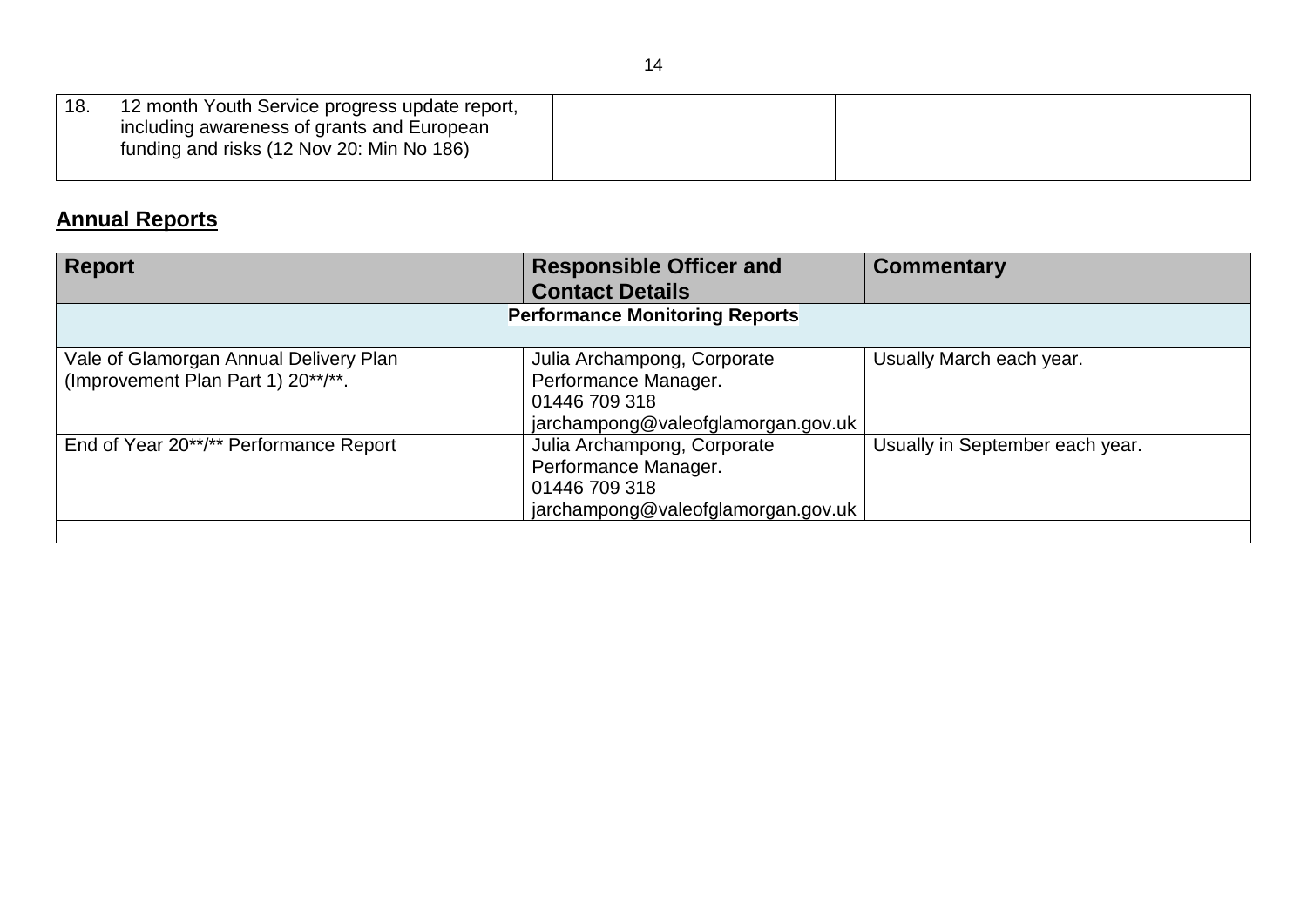| <b>Financial Reports</b>                    |                                                                                       |                                |  |
|---------------------------------------------|---------------------------------------------------------------------------------------|--------------------------------|--|
| Closure of Accounts 20**/**.                | Gemma Jones, Principal Accountant.<br>01446 709 152<br>GHjones@valeofglamorgan.gov.uk | Usually in July each year.     |  |
| Initial Revenue Programme Budget Proposals. | Gemma Jones, Principal Accountant.<br>01446 709 152<br>GHjones@valeofglamorgan.gov.uk | Usually in December each year. |  |
| Initial Capital Programme Budget Proposals. | Gemma Jones, Principal Accountant.<br>01446 709 152<br>GHjones@valeofglamorgan.gov.uk | Usually in December each year. |  |

## **Biannual Reports**

| <b>Report</b>                                 | <b>Responsible Officer and</b>       | <b>Commentary</b>             |
|-----------------------------------------------|--------------------------------------|-------------------------------|
|                                               | <b>Contact Details</b>               |                               |
| Corporate Safeguarding Mid-Year Report.       | Gemma Jones, Principal Accountant.   | Usually in January each year. |
|                                               | 01446 709 152                        | Reference from Cabinet.       |
|                                               | GHjones@valeofglamorgan.gov.uk       |                               |
| Children and Young People Services Annual     | Rachel Evans, Head of Children and   | Usually in March each year.   |
| Placement Review - Six Month Activity Update. | Young People Services. 01446 704 792 |                               |
|                                               | RJEvans@valeofglamorgan.gov.uk       |                               |

## **Quarterly Reports**

| <b>Report</b>                                                                                                            | <b>Responsible Officer and</b><br><b>Contact Details</b>  | <b>Commentary</b>                                        |
|--------------------------------------------------------------------------------------------------------------------------|-----------------------------------------------------------|----------------------------------------------------------|
| 4 <sup>th</sup> Quarter Scrutiny Decision Tracking of<br>Recommendations and Updated Work Programme<br>Schedule 2020/21. | Gareth Davies, Democratic & Scrutiny<br>Services Officer. | Usually May each year.<br>Reporting on Jan, Feb and Mar. |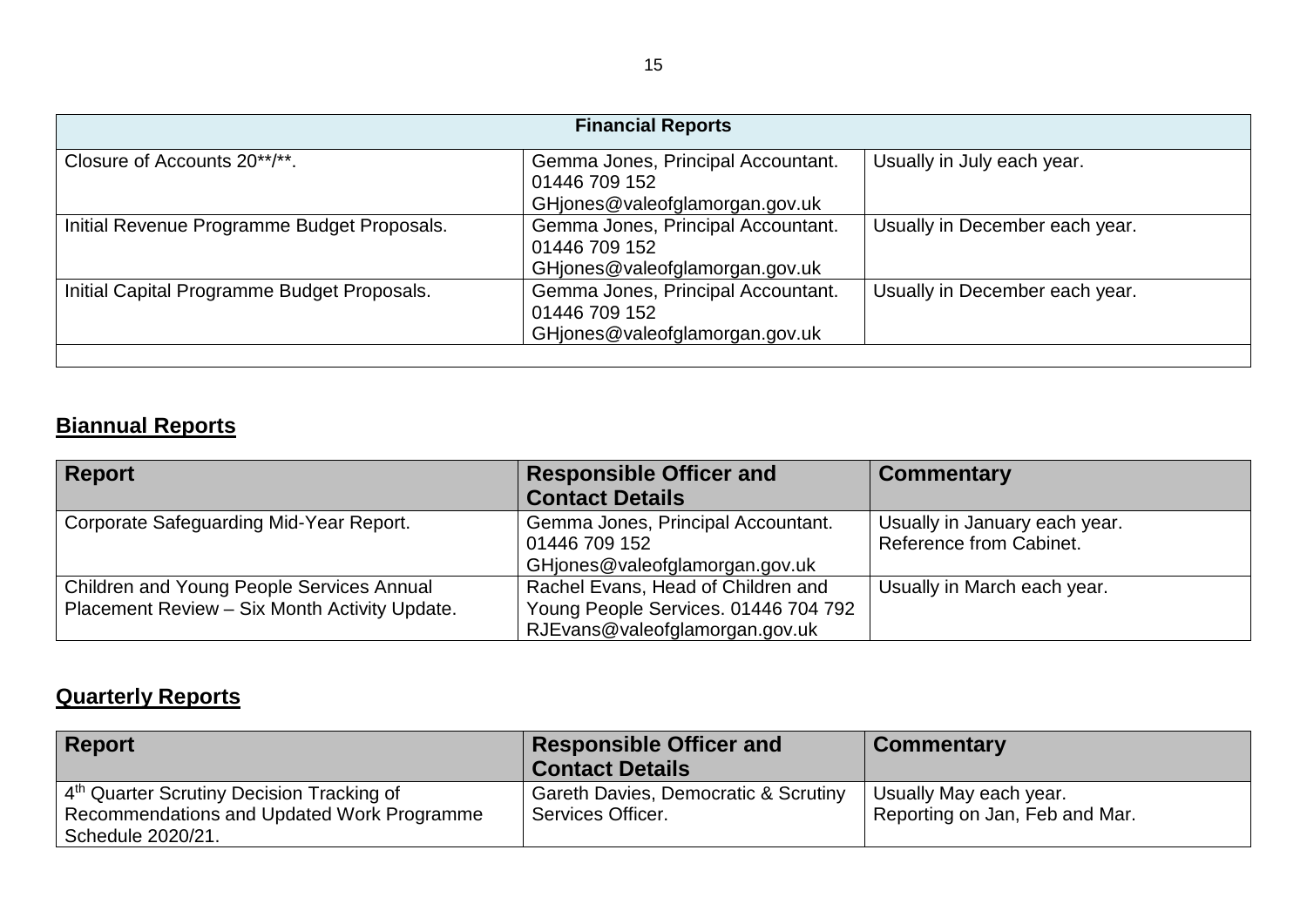|                                                       | 01446 709 249                        |                                    |
|-------------------------------------------------------|--------------------------------------|------------------------------------|
|                                                       | gjdavies@valeofglamorgan.gov.uk      |                                    |
| 1 <sup>st</sup> Quarter Scrutiny Decision Tracking of | Gareth Davies, Democratic & Scrutiny | Usually July each year.            |
| Recommendations and Updated Work Programme            | Services Officer.                    | Reporting on Apr, May and Jun.     |
| Schedule 2020/21.                                     | 01446 709 249                        |                                    |
|                                                       | gidavies@valeofglamorgan.gov.uk      |                                    |
| 2 <sup>nd</sup> Quarter Scrutiny Decision Tracking of | Gareth Davies, Democratic & Scrutiny | Usually October each year.         |
| Recommendations and Updated Work Programme            | Services Officer.                    | Reporting on July and September.   |
| Schedule 2020/21.                                     | 01446 709 249                        |                                    |
|                                                       | gjdavies@valeofglamorgan.gov.uk      |                                    |
| 3rd Quarter Scrutiny Decision Tracking of             | Gareth Davies, Democratic & Scrutiny | Usually January each year.         |
| Recommendations and Updated Work Programme            | Services Officer.                    | Reporting on October, November and |
| Schedule 2020/21.                                     | 01446 709 249                        | December.                          |
|                                                       | gjdavies@valeofglamorgan.gov.uk      |                                    |
| Quarter 1 2020/21 Performance Report:                 | Julia Archampong, Corporate          | Usually October each year.         |
|                                                       | Performance Manager.                 | Reporting on April, May and June.  |
|                                                       | 01446 709 318                        |                                    |
|                                                       | jarchampong@valeofglamorgan.gov.uk   |                                    |
| Quarter 2 2020/21 Performance Report:                 | Julia Archampong, Corporate          | Usually December each year.        |
|                                                       | Performance Manager.                 | Reporting on July and September.   |
|                                                       | 01446 709 318                        |                                    |
|                                                       | jarchampong@valeofglamorgan.gov.uk   |                                    |
| Quarter 3 2020/21 Performance Report:                 | Julia Archampong, Corporate          | Usually March each year.           |
|                                                       | Performance Manager.                 | Reporting on October, November and |
|                                                       | 01446 709 318                        | December.                          |
|                                                       | jarchampong@valeofglamorgan.gov.uk   |                                    |

### **Infrequent**

- Cabinet References.
- Revenue and Capital Monitoring Reports.
- Requests for Consideration.
- Cabinet Call-in.
- Updates from the Leisure Management Contract Members Working Group.

**N.B. The schedule is a proposed list of items for consideration and may be subject to change depending on prevailing circumstances.**